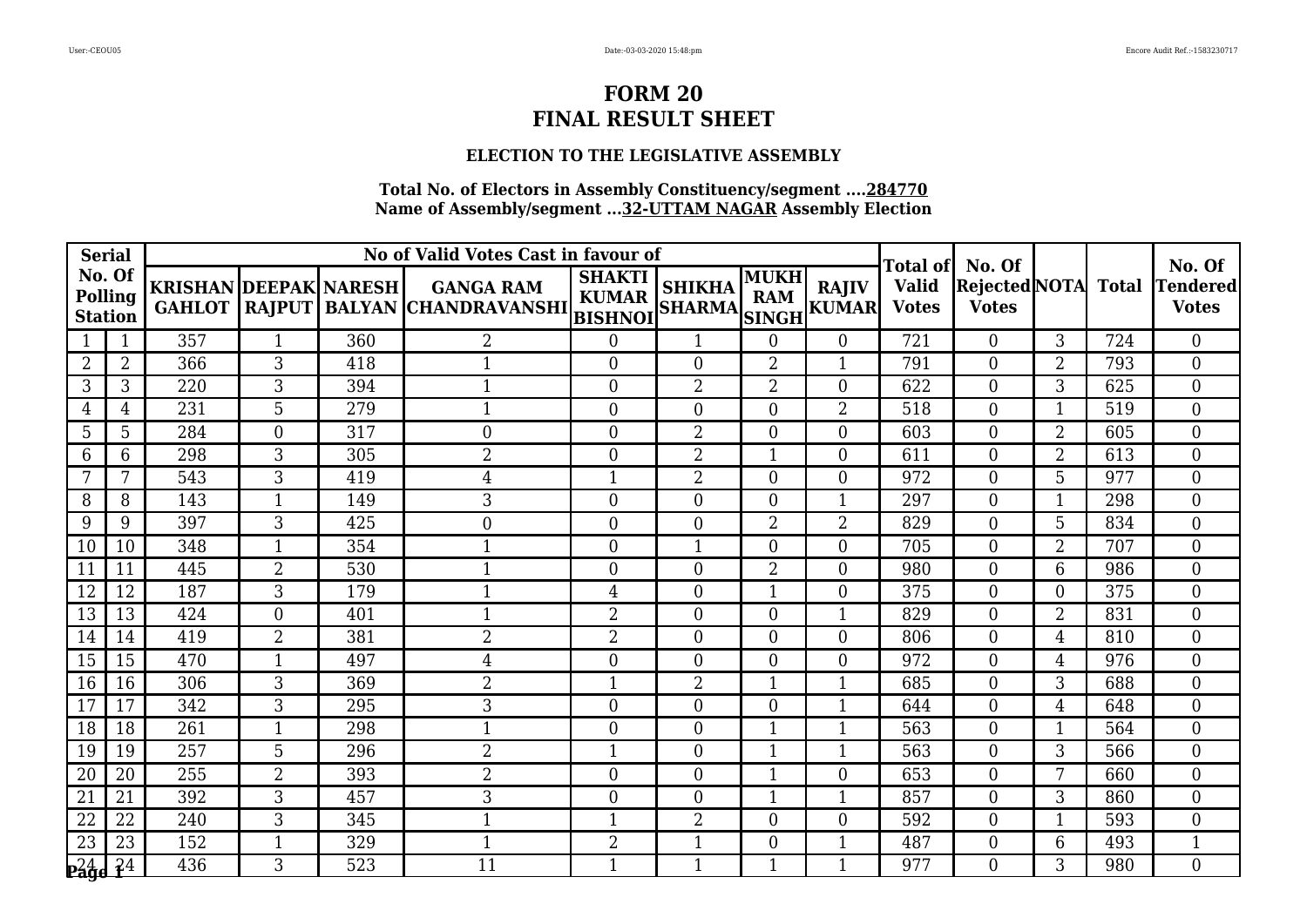## **ELECTION TO THE LEGISLATIVE ASSEMBLY**

| <b>Serial</b>                              |                 |                                               |                |     | No of Valid Votes Cast in favour of                     |                               |                                |                           |                              | <b>Total of</b>              | No. Of                         |                |              | No. Of                          |
|--------------------------------------------|-----------------|-----------------------------------------------|----------------|-----|---------------------------------------------------------|-------------------------------|--------------------------------|---------------------------|------------------------------|------------------------------|--------------------------------|----------------|--------------|---------------------------------|
| No. Of<br><b>Polling</b><br><b>Station</b> |                 | <b>KRISHAN DEEPAK NARESH</b><br><b>GAHLOT</b> |                |     | <b>GANGA RAM</b><br>RAJPUT BALYAN CHANDRAVANSHI BISHNOI | <b>SHAKTI</b><br><b>KUMAR</b> | <b>SHIKHA</b><br><b>SHARMA</b> | <b>MUKH</b><br><b>RAM</b> | <b>RAJIV</b><br>SINGH KUMARI | <b>Valid</b><br><b>Votes</b> | Rejected NOTA <br><b>Votes</b> |                | <b>Total</b> | <b>Tendered</b><br><b>Votes</b> |
| 25                                         | 25              | 225                                           | $\overline{0}$ | 219 | 2                                                       | $\boldsymbol{0}$              | $\overline{0}$                 |                           | $\mathbf{1}$                 | 448                          | $\overline{0}$                 | $\overline{2}$ | 450          | $\overline{0}$                  |
| 26                                         | 26              | 390                                           | $\overline{2}$ | 527 | 1                                                       | 1                             | $\overline{2}$                 | 3                         | $\theta$                     | 926                          | $\overline{0}$                 | 4              | 930          | $\overline{0}$                  |
| 27                                         | 27              | 372                                           | 4              | 454 | $\mathbf{1}$                                            | $\overline{2}$                | $\overline{4}$                 | 3                         | $\theta$                     | 840                          | $\overline{0}$                 | 5              | 845          | $\overline{0}$                  |
| 28                                         | 28              | 303                                           | $\overline{4}$ | 336 | $\mathbf{0}$                                            | $\boldsymbol{0}$              | $\boldsymbol{0}$               | $\theta$                  | $\theta$                     | 643                          | $\overline{0}$                 | 3              | 646          | $\overline{0}$                  |
| 29                                         | 29              | 267                                           | 3              | 380 | $\overline{0}$                                          | $\overline{0}$                | $\overline{0}$                 | 1                         | $\theta$                     | 651                          | $\theta$                       | 6              | 657          | $\overline{0}$                  |
| 30                                         | 30              | 357                                           | 5              | 462 | 1                                                       | $\overline{0}$                | $\overline{0}$                 |                           | $\Omega$                     | 826                          | $\theta$                       | $\mathbf 1$    | 827          | $\overline{0}$                  |
| 31                                         | 31              | 212                                           | $\mathbf{1}$   | 289 | $\mathbf{0}$                                            | $\boldsymbol{0}$              | $\boldsymbol{0}$               | $\overline{0}$            | $\mathbf{1}$                 | 503                          | $\overline{0}$                 | 3              | 506          | $\overline{0}$                  |
| 32                                         | 32              | 243                                           | $\overline{4}$ | 255 | $\overline{2}$                                          | 1                             | $\overline{0}$                 |                           | $\overline{0}$               | 506                          | $\overline{0}$                 | $\overline{2}$ | 508          | $\overline{0}$                  |
| 33                                         | 33              | 307                                           | $\overline{2}$ | 307 | 3                                                       | $\mathbf{1}$                  | $\overline{0}$                 | $\Omega$                  | $\mathbf{1}$                 | 621                          | $\Omega$                       | 5              | 626          | $\overline{0}$                  |
| 34                                         | 34              | $\overline{302}$                              | 3              | 385 | $\mathbf{0}$                                            | $\mathbf{1}$                  | $\overline{0}$                 |                           | $\theta$                     | 692                          | $\Omega$                       | $\overline{0}$ | 692          | $\overline{0}$                  |
| 35                                         | 35              | 294                                           | 10             | 487 | -1                                                      | $\overline{2}$                | $\overline{2}$                 | $\Omega$                  | $\theta$                     | 796                          | $\overline{0}$                 | $\overline{2}$ | 798          | $\overline{0}$                  |
| 36                                         | 36              | 115                                           | $\overline{2}$ | 545 | 3                                                       | $\overline{0}$                | $\mathbf{1}$                   | $\Omega$                  | $\overline{0}$               | 666                          | $\overline{0}$                 | 3              | 669          | $\boldsymbol{0}$                |
| $\overline{37}$                            | $\overline{37}$ | 103                                           | $\overline{3}$ | 487 | 3                                                       | $\overline{0}$                | $\overline{2}$                 | $\overline{2}$            | $\mathbf{1}$                 | 601                          | $\Omega$                       | 6              | 607          | $\overline{0}$                  |
| 38                                         | 38              | 111                                           | 3              | 475 | 1                                                       | 1                             | $\overline{0}$                 | $\overline{2}$            | $\theta$                     | 593                          | $\theta$                       | 1              | 594          | $\overline{0}$                  |
| 39                                         | 39              | 193                                           | $\overline{2}$ | 509 | 6                                                       | $\boldsymbol{0}$              | $\mathbf{1}$                   | 1                         | $\overline{0}$               | 712                          | $\overline{0}$                 | 1              | 713          | $\boldsymbol{0}$                |
| 40                                         | 40              | 264                                           | 6              | 323 | 1                                                       | $\boldsymbol{0}$              | $\overline{2}$                 | 1                         | $\theta$                     | 597                          | $\Omega$                       | $\overline{2}$ | 599          | $\theta$                        |
| 41                                         | 41              | 169                                           | $\overline{2}$ | 480 | $\mathbf{0}$                                            | $\overline{0}$                | 3                              | $\overline{0}$            | $\overline{0}$               | 654                          | $\overline{0}$                 | $\overline{2}$ | 656          | $\overline{0}$                  |
| 42                                         | 42              | 191                                           | $\overline{5}$ | 517 | 6                                                       | $\overline{0}$                | 1                              | $\overline{2}$            | 1                            | 723                          | $\overline{0}$                 | $\overline{2}$ | 725          | $\overline{0}$                  |
| 43                                         | 43              | 234                                           | 3              | 484 | 4                                                       | $\mathbf{1}$                  | $\overline{2}$                 | 1                         | $\Omega$                     | 729                          | $\Omega$                       | 3              | 732          | $\Omega$                        |
| 44                                         | 44              | 350                                           | 6              | 449 | $\overline{2}$                                          | $\overline{2}$                | $\boldsymbol{0}$               | $\overline{2}$            | $\overline{0}$               | 811                          | $\overline{0}$                 | $\overline{2}$ | 813          | $\overline{0}$                  |
| 45                                         | 45              | 275                                           | 2              | 354 | 3                                                       | $\mathbf 1$                   | $\mathbf{1}$                   | $\overline{0}$            | $\overline{0}$               | 636                          | $\overline{0}$                 | 7              | 643          | $\boldsymbol{0}$                |
| 46                                         | 46              | 353                                           | 5              | 424 | 3                                                       | $\overline{0}$                | $\overline{0}$                 | 3                         | $\theta$                     | 788                          | $\Omega$                       | 5              | 793          | $\overline{0}$                  |
| 47                                         | 47              | 429                                           | 1              | 485 | 1                                                       | $\overline{0}$                | 2                              | $\overline{2}$            |                              | 921                          | $\overline{0}$                 |                | 922          | $\overline{0}$                  |
| $_{\frac{148}{28}}$                        |                 | 376                                           | 3              | 428 | $\overline{2}$                                          | $\overline{0}$                | $\overline{0}$                 |                           |                              | 811                          | $\Omega$                       | 3              | 814          | $\overline{0}$                  |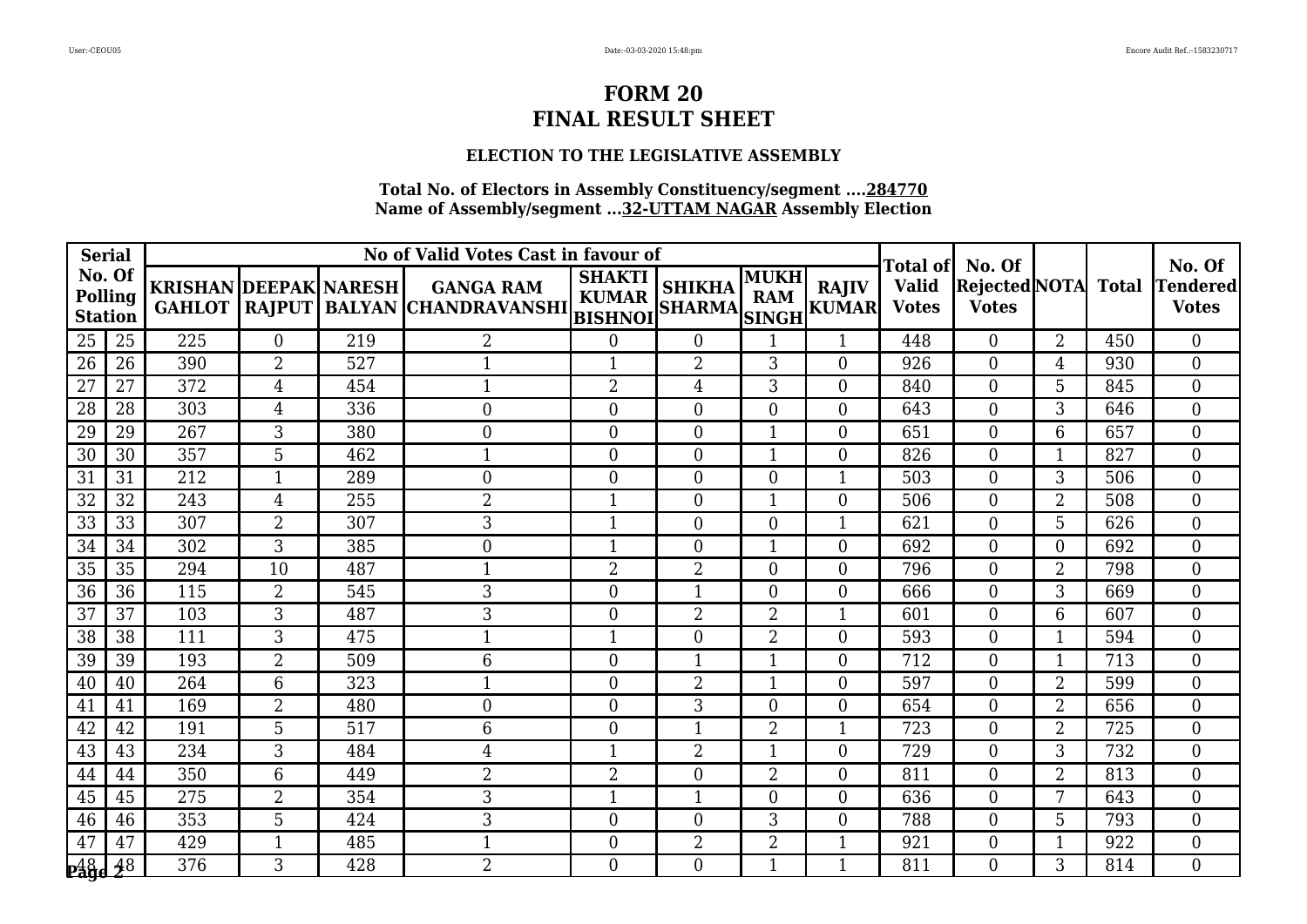## **ELECTION TO THE LEGISLATIVE ASSEMBLY**

| <b>Serial</b>                              |    |                                               |                  |     | No of Valid Votes Cast in favour of                     |                               |                                |                    |                             | Total of                     | No. Of                         |                |              | No. Of                          |
|--------------------------------------------|----|-----------------------------------------------|------------------|-----|---------------------------------------------------------|-------------------------------|--------------------------------|--------------------|-----------------------------|------------------------------|--------------------------------|----------------|--------------|---------------------------------|
| No. Of<br><b>Polling</b><br><b>Station</b> |    | <b>KRISHAN DEEPAK NARESH</b><br><b>GAHLOT</b> |                  |     | <b>GANGA RAM</b><br>RAJPUT BALYAN CHANDRAVANSHI BISHNOI | <b>SHAKTI</b><br><b>KUMAR</b> | <b>SHIKHA</b><br><b>SHARMA</b> | MUKH<br><b>RAM</b> | <b>RAJIV</b><br>SINGH KUMAR | <b>Valid</b><br><b>Votes</b> | Rejected NOTA <br><b>Votes</b> |                | <b>Total</b> | <b>Tendered</b><br><b>Votes</b> |
| 49                                         | 49 | 291                                           | $\overline{0}$   | 332 | 3                                                       | $\overline{2}$                | $\mathbf{1}$                   |                    | 1                           | 631                          | $\overline{0}$                 | $\Omega$       | 631          | $\overline{0}$                  |
| 50                                         | 50 | 239                                           | $\overline{2}$   | 333 | $\overline{0}$                                          | $\theta$                      | $\overline{0}$                 | 1                  | $\theta$                    | 575                          | $\Omega$                       | 3              | 578          | $\Omega$                        |
| 51                                         | 51 | 311                                           | 4                | 387 | $\mathbf 1$                                             | 5                             | 1                              |                    | $\Omega$                    | 710                          | $\overline{0}$                 | 4              | 714          | $\overline{0}$                  |
| 52                                         | 52 | 305                                           | $\mathbf{1}$     | 347 | $\mathbf{1}$                                            | $\mathbf{1}$                  | $\mathbf{1}$                   | 1                  | $\mathbf{1}$                | 658                          | $\overline{0}$                 | 3              | 661          | $\boldsymbol{0}$                |
| 53                                         | 53 | 217                                           | $\mathbf{1}$     | 542 | $\overline{2}$                                          | $\overline{0}$                | $\overline{0}$                 | $\overline{0}$     | $\overline{0}$              | 762                          | $\overline{0}$                 | $\overline{2}$ | 764          | $\overline{0}$                  |
| 54                                         | 54 | 357                                           | 1                | 404 | $\overline{0}$                                          | -1                            | 2                              |                    | $\Omega$                    | 766                          | $\Omega$                       | $\overline{2}$ | 768          | $\theta$                        |
| 55                                         | 55 | 423                                           | $\overline{0}$   | 382 | 1                                                       | $\mathbf{1}$                  | $\mathbf{1}$                   | $\theta$           | $\overline{0}$              | 808                          | $\overline{0}$                 | 7              | 815          | $\boldsymbol{0}$                |
| 56                                         | 56 | 403                                           | $\overline{2}$   | 383 | 1                                                       | $\overline{2}$                | $\boldsymbol{0}$               | 1                  | $\overline{0}$              | 792                          | $\overline{0}$                 | $\mathbf{1}$   | 793          | $\overline{0}$                  |
| 57                                         | 57 | 324                                           | 1                | 346 | $\overline{0}$                                          | 5                             | 1                              | $\Omega$           | $\Omega$                    | 677                          | $\theta$                       | 4              | 681          | $\overline{0}$                  |
| 58                                         | 58 | 405                                           | $\overline{2}$   | 292 | 3                                                       | $\overline{0}$                | $\mathbf{1}$                   | 1                  | $\mathbf{1}$                | 705                          | $\overline{0}$                 | 3              | 708          | $\overline{0}$                  |
| 59                                         | 59 | 360                                           | $\overline{0}$   | 428 | $\overline{2}$                                          | $\overline{0}$                | 1                              |                    | $\theta$                    | 792                          | $\theta$                       | 4              | 796          | $\theta$                        |
| 60                                         | 60 | 348                                           | $\theta$         | 322 | 4                                                       | 1                             | 1                              | $\Omega$           | $\theta$                    | 676                          | $\Omega$                       | 7              | 683          | $\overline{0}$                  |
| 61                                         | 61 | 238                                           | $\mathbf{1}$     | 201 | $\mathbf{0}$                                            | $\overline{0}$                | 1                              | $\theta$           | $\theta$                    | 441                          | $\overline{0}$                 | $\mathbf 1$    | 442          | $\overline{0}$                  |
| 62                                         | 62 | 344                                           | 1                | 326 | 1                                                       | -1                            | 2                              | 1                  | $\overline{0}$              | 676                          | $\overline{0}$                 | 4              | 680          | $\overline{0}$                  |
| 63                                         | 63 | 309                                           | $\boldsymbol{0}$ | 279 | $\overline{2}$                                          | $\overline{2}$                | 2                              | 1                  | $\overline{0}$              | 595                          | $\overline{0}$                 | $\overline{2}$ | 597          | $\boldsymbol{0}$                |
| 64                                         | 64 | 267                                           | $\overline{2}$   | 333 | 1                                                       | $\mathbf{1}$                  | $\overline{0}$                 | 1                  | $\theta$                    | 605                          | $\overline{0}$                 | $\mathbf{1}$   | 606          | $\overline{0}$                  |
| 65                                         | 65 | 164                                           |                  | 248 | $\mathbf 1$                                             | $\overline{0}$                | 1                              | $\overline{2}$     | $\theta$                    | 417                          | $\overline{0}$                 | $\overline{2}$ | 419          | $\overline{0}$                  |
| 66                                         | 66 | 254                                           | $\boldsymbol{0}$ | 442 | 1                                                       | $\mathbf 1$                   | 1                              |                    | $\overline{0}$              | 700                          | $\overline{0}$                 | 4              | 704          | $\overline{0}$                  |
| 67                                         | 67 | 377                                           | $\overline{4}$   | 482 | $\boldsymbol{0}$                                        | $\overline{0}$                | $\mathbf{1}$                   | $\mathbf 1$        | $\theta$                    | 865                          | $\theta$                       | $\mathbf{1}$   | 866          | $\overline{0}$                  |
| 68                                         | 68 | 185                                           | $\overline{4}$   | 715 | $\mathbf{0}$                                            | $\overline{2}$                | 2                              | 1                  |                             | 910                          | $\overline{0}$                 | $\mathbf{1}$   | 911          | $\overline{0}$                  |
| 69                                         | 69 | 277                                           | 8                | 495 | 7                                                       | $\overline{2}$                | 3                              | $\overline{2}$     | 3                           | 797                          | $\overline{0}$                 | 6              | 803          | $\boldsymbol{0}$                |
| 70                                         | 70 | 306                                           | 10               | 505 | 5                                                       | $\theta$                      | $\mathbf{1}$                   | 3                  | $\theta$                    | 830                          | $\Omega$                       | $\overline{2}$ | 832          | $\Omega$                        |
| 71                                         | 71 | 411                                           | 7                | 498 | 4                                                       | $\mathbf 1$                   | 1                              | 0                  | $\overline{0}$              | 922                          | $\overline{0}$                 | 5              | 927          | $\overline{0}$                  |
| $P49e$ $\frac{72}{32}$                     |    | 295                                           | $\overline{0}$   | 338 | 1                                                       | 1                             | 1                              | 0                  | $\overline{0}$              | 636                          | $\Omega$                       | $\overline{2}$ | 638          | $\overline{0}$                  |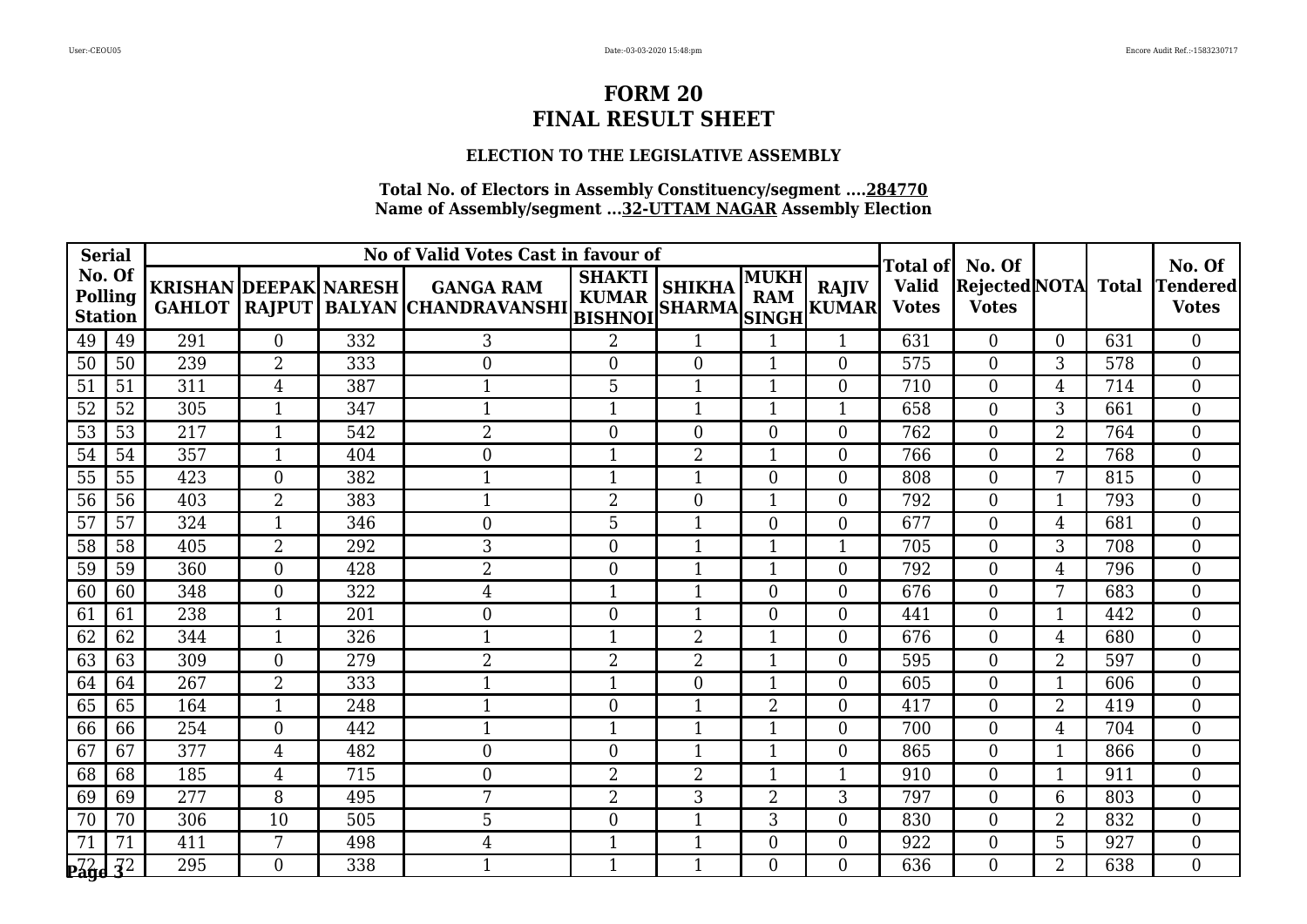## **ELECTION TO THE LEGISLATIVE ASSEMBLY**

| <b>Serial</b>                              |    |                                               |                  |     | No of Valid Votes Cast in favour of                     |                               |                                |                           |                              | <b>Total of</b>              | No. Of                         |                |              | No. Of                          |
|--------------------------------------------|----|-----------------------------------------------|------------------|-----|---------------------------------------------------------|-------------------------------|--------------------------------|---------------------------|------------------------------|------------------------------|--------------------------------|----------------|--------------|---------------------------------|
| No. Of<br><b>Polling</b><br><b>Station</b> |    | <b>KRISHAN DEEPAK NARESH</b><br><b>GAHLOT</b> |                  |     | <b>GANGA RAM</b><br>RAJPUT BALYAN CHANDRAVANSHI BISHNOI | <b>SHAKTI</b><br><b>KUMAR</b> | <b>SHIKHA</b><br><b>SHARMA</b> | <b>MUKH</b><br><b>RAM</b> | <b>RAJIV</b><br>SINGH KUMARI | <b>Valid</b><br><b>Votes</b> | Rejected NOTA <br><b>Votes</b> |                | <b>Total</b> | <b>Tendered</b><br><b>Votes</b> |
| 73                                         | 73 | 551                                           | $\boldsymbol{0}$ | 411 | 3                                                       | $\boldsymbol{0}$              | $\boldsymbol{0}$               |                           | $\overline{0}$               | 966                          | $\overline{0}$                 | $\overline{2}$ | 968          | $\overline{0}$                  |
| 74                                         | 74 | 472                                           | $\overline{0}$   | 430 | 1                                                       | 1                             | 4                              | 1                         | $\theta$                     | 909                          | $\overline{0}$                 | 4              | 913          | $\overline{0}$                  |
| 75                                         | 75 | 356                                           | $\mathbf{1}$     | 392 | $\mathbf{1}$                                            | $\mathbf{1}$                  | 2                              | $\theta$                  | 1                            | 754                          | $\overline{0}$                 | 4              | 758          | $\overline{0}$                  |
| 76                                         | 76 | 325                                           | $\overline{2}$   | 486 | 3                                                       | $\overline{0}$                | $\overline{2}$                 |                           | $\theta$                     | 819                          | $\Omega$                       | $\mathbf{1}$   | 820          | $\overline{0}$                  |
| 77                                         | 77 | 276                                           | $\overline{0}$   | 300 | $\overline{0}$                                          | $\overline{0}$                | $\overline{0}$                 | $\Omega$                  | $\Omega$                     | 576                          | $\overline{0}$                 | 1              | 577          | $\overline{0}$                  |
| 78                                         | 78 | 276                                           | 1                | 265 | $\overline{0}$                                          | 1                             | 1                              | 0                         | $\Omega$                     | 544                          | $\Omega$                       | 3              | 547          | $\overline{0}$                  |
| 79                                         | 79 | 389                                           | $\overline{2}$   | 339 | $\mathbf{0}$                                            | $\mathbf 1$                   | $\boldsymbol{0}$               | 1                         | $\theta$                     | 732                          | $\overline{0}$                 | $\mathbf{1}$   | 733          | $\overline{0}$                  |
| 80                                         | 80 | 199                                           | $\overline{2}$   | 503 | $\overline{2}$                                          | 1                             | $\overline{0}$                 | 1                         | $\overline{0}$               | 708                          | $\overline{0}$                 | $\overline{2}$ | 710          | $\overline{0}$                  |
| 81                                         | 81 | 275                                           | $\overline{2}$   | 374 | 3                                                       | $\mathbf 1$                   | 2                              | $\Omega$                  | $\theta$                     | 657                          | $\Omega$                       | 6              | 663          | $\overline{0}$                  |
| 82                                         | 82 | $\overline{551}$                              | $\overline{2}$   | 457 | $\overline{2}$                                          | $\mathbf{1}$                  | $\overline{2}$                 | $\theta$                  | $\mathbf{1}$                 | 1016                         | $\Omega$                       | 4              | 1020         | $\overline{0}$                  |
| 83                                         | 83 | 390                                           | 3                | 391 | -1                                                      | -1                            | $\overline{2}$                 | $\Omega$                  | $\overline{2}$               | 790                          | $\overline{0}$                 | 3              | 793          | $\overline{0}$                  |
| 84                                         | 84 | 225                                           | $\mathbf{1}$     | 286 | $\mathbf{1}$                                            | $\overline{2}$                | $\boldsymbol{0}$               | $\overline{0}$            | $\overline{0}$               | 515                          | $\overline{0}$                 | 4              | 519          | $\boldsymbol{0}$                |
| 85                                         | 85 | 362                                           | 4                | 423 | 3                                                       | $\overline{2}$                | $\overline{0}$                 | $\Omega$                  | $\mathbf{1}$                 | 795                          | $\Omega$                       | 4              | 799          | $\overline{0}$                  |
| 86                                         | 86 | 353                                           | $\overline{0}$   | 319 | $\overline{2}$                                          | $\theta$                      | $\overline{0}$                 | $\overline{2}$            | $\theta$                     | 676                          | $\theta$                       | $\overline{2}$ | 678          | $\overline{0}$                  |
| 87                                         | 87 | 217                                           | $\overline{2}$   | 196 | $\boldsymbol{0}$                                        | $\mathbf{0}$                  | $\boldsymbol{0}$               | $\Omega$                  | $\mathbf{1}$                 | 416                          | $\overline{0}$                 | $\overline{2}$ | 418          | $\boldsymbol{0}$                |
| 88                                         | 88 | 300                                           | 1                | 371 | 1                                                       | $\boldsymbol{0}$              | 2                              | $\Omega$                  | $\theta$                     | 675                          | $\Omega$                       | $\overline{0}$ | 675          | $\theta$                        |
| 89                                         | 89 | 469                                           | 3                | 529 | $\mathbf{0}$                                            | $\overline{0}$                | $\boldsymbol{0}$               | $\overline{0}$            | $\overline{2}$               | 1003                         | $\overline{0}$                 | 4              | 1007         | $\overline{0}$                  |
| 90                                         | 90 | 426                                           | $\overline{0}$   | 429 | $\overline{0}$                                          | $\overline{0}$                | $\overline{0}$                 | $\overline{2}$            | $\overline{0}$               | 857                          | $\overline{0}$                 | 8              | 865          | $\overline{0}$                  |
| 91                                         | 91 | 386                                           | $\mathbf{1}$     | 352 | 2                                                       | $\overline{2}$                | $\overline{0}$                 | 0                         | $\Omega$                     | 743                          | $\Omega$                       | 4              | 747          | $\Omega$                        |
| 92                                         | 92 | 286                                           | 1                | 253 | $\boldsymbol{0}$                                        | 1                             | $\boldsymbol{0}$               | $\Omega$                  | $\Omega$                     | 541                          | $\overline{0}$                 | 1              | 542          | $\overline{0}$                  |
| 93                                         | 93 | 539                                           | 3                | 466 | $\overline{2}$                                          | $\mathbf{0}$                  | $\mathbf{1}$                   |                           | $\mathbf{1}$                 | 1013                         | $\overline{0}$                 | 3              | 1016         | $\boldsymbol{0}$                |
| 94                                         | 94 | 398                                           | 3                | 492 | $\mathbf{1}$                                            | $\overline{0}$                | $\overline{2}$                 | $\overline{2}$            | $\theta$                     | 898                          | $\Omega$                       | 4              | 902          | $\overline{0}$                  |
| 95                                         | 95 | 382                                           | 5                | 355 | $\overline{0}$                                          | $\overline{0}$                | $\boldsymbol{0}$               | $\Omega$                  | $\overline{0}$               | 742                          | $\overline{0}$                 | 3              | 745          | $\overline{0}$                  |
| <b>Page 26</b>                             |    | 469                                           | $\overline{2}$   | 360 | 1                                                       | $\overline{0}$                | $\overline{0}$                 | 0                         | $\overline{0}$               | 832                          | $\Omega$                       | 5              | 837          | $\overline{0}$                  |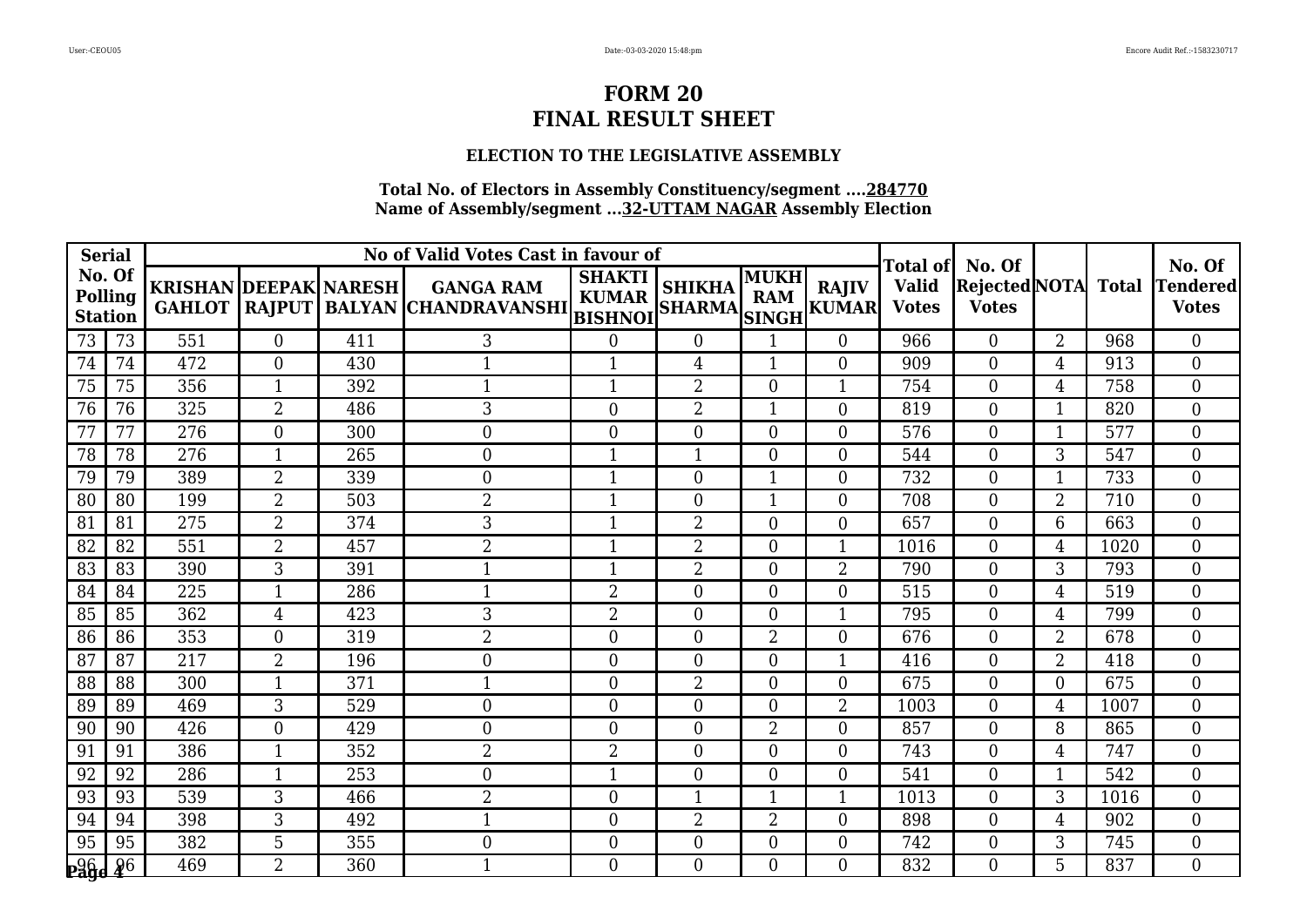## **ELECTION TO THE LEGISLATIVE ASSEMBLY**

| <b>Serial</b>                       |     |                              |                  |     | No of Valid Votes Cast in favour of                            |                               |                                |                           |                              | Total of                     | No. Of                         |                |              | No. Of                          |
|-------------------------------------|-----|------------------------------|------------------|-----|----------------------------------------------------------------|-------------------------------|--------------------------------|---------------------------|------------------------------|------------------------------|--------------------------------|----------------|--------------|---------------------------------|
| No. Of<br>Polling<br><b>Station</b> |     | <b>KRISHAN DEEPAK NARESH</b> |                  |     | <b>GANGA RAM</b><br>GAHLOT RAJPUT BALYAN CHANDRAVANSHI BISHNOI | <b>SHAKTI</b><br><b>KUMAR</b> | <b>SHIKHA</b><br><b>SHARMA</b> | <b>MUKH</b><br><b>RAM</b> | <b>RAJIV</b><br>SINGH KUMARI | <b>Valid</b><br><b>Votes</b> | Rejected NOTA <br><b>Votes</b> |                | <b>Total</b> | <b>Tendered</b><br><b>Votes</b> |
| 97                                  | 97  | 534                          | $\boldsymbol{0}$ | 379 |                                                                | $\boldsymbol{0}$              | 1                              | $\overline{0}$            | $\overline{0}$               | 915                          | $\overline{0}$                 | 4              | 919          | $\overline{0}$                  |
| 98                                  | 98  | 438                          | $\overline{2}$   | 530 | $\mathbf{1}$                                                   | $\overline{2}$                | $\overline{0}$                 | $\Omega$                  | $\mathbf{1}$                 | 974                          | $\overline{0}$                 | $\overline{2}$ | 976          | $\overline{0}$                  |
| 99                                  | 99  | 511                          | 4                | 461 | $\mathbf{0}$                                                   | $\mathbf{0}$                  | $\overline{0}$                 | $\Omega$                  | $\overline{0}$               | 976                          | $\overline{0}$                 | 4              | 980          | $\overline{0}$                  |
| 100                                 | 100 | 233                          | 4                | 353 | 3                                                              | $\mathbf{1}$                  | $\boldsymbol{0}$               | 3                         | $\overline{0}$               | 597                          | $\overline{0}$                 | 3              | 600          | $\boldsymbol{0}$                |
| 101                                 | 101 | 474                          | $\mathbf 1$      | 398 | 1                                                              | $\overline{0}$                | $\overline{0}$                 | $\overline{0}$            | $\overline{0}$               | 874                          | $\overline{0}$                 | 3              | 877          | $\overline{0}$                  |
| 102                                 | 102 | 301                          | $\overline{2}$   | 318 | $\mathbf 1$                                                    | $\overline{0}$                |                                | $\Omega$                  | $\mathbf{1}$                 | 624                          | $\Omega$                       | $\overline{2}$ | 626          | $\overline{0}$                  |
| 103 103                             |     | 286                          | $\overline{0}$   | 284 | $\mathbf{1}$                                                   | $\mathbf{1}$                  | $\mathbf{1}$                   | 1                         | $\theta$                     | 574                          | $\theta$                       | $\overline{4}$ | 578          | $\overline{0}$                  |
| 104                                 | 104 | 458                          | 1                | 515 | 4                                                              | $\mathbf{1}$                  | $\overline{0}$                 | $\Omega$                  | $\theta$                     | 979                          | $\theta$                       | 6              | 985          | $\overline{0}$                  |
| 105 105                             |     | 319                          | $\overline{2}$   | 263 | $\overline{0}$                                                 | $\mathbf{1}$                  | $\overline{0}$                 | $\Omega$                  | $\mathbf{1}$                 | 586                          | $\theta$                       | 3              | 589          | $\overline{0}$                  |
| 106 106                             |     | $\overline{378}$             | $\overline{2}$   | 297 | 3                                                              | $\overline{2}$                | $\overline{0}$                 | $\Omega$                  | $\theta$                     | 682                          | $\theta$                       | $\mathbf{1}$   | 683          | $\theta$                        |
| 107                                 | 107 | 373                          | $\overline{0}$   | 324 |                                                                | $\overline{2}$                | 1                              | 2                         | $\theta$                     | 703                          | $\overline{0}$                 | 5              | 708          | $\overline{0}$                  |
| 108 108                             |     | 370                          | $\mathbf{1}$     | 396 | 5                                                              | $\overline{2}$                | 1                              | $\Omega$                  | $\overline{0}$               | 775                          | $\overline{0}$                 | $\mathbf{1}$   | 776          | $\overline{0}$                  |
| 109 109                             |     | 293                          | $\overline{2}$   | 427 | $\mathbf 1$                                                    | $\overline{0}$                | 1                              | 0                         | $\theta$                     | 724                          | $\theta$                       | 4              | 728          | $\overline{0}$                  |
| $\sqrt{110}$  110                   |     | 188                          | $\overline{0}$   | 208 | $\overline{0}$                                                 | $\overline{2}$                | 1                              | $\Omega$                  | $\overline{0}$               | 399                          | $\overline{0}$                 | $\overline{2}$ | 401          | $\overline{0}$                  |
| 111                                 | 111 | 320                          | 3                | 343 | 1                                                              | 3                             | 1                              |                           | $\overline{0}$               | 672                          | $\overline{0}$                 | 3              | 675          | $\boldsymbol{0}$                |
| 112                                 | 112 | 217                          | $\mathbf{1}$     | 405 | 1                                                              | $\mathbf{0}$                  | $\mathbf{1}$                   | 1                         | $\Omega$                     | 626                          | $\Omega$                       | $\mathbf{1}$   | 627          | $\overline{0}$                  |
| 113                                 | 113 | 228                          | 1                | 395 | $\mathbf 1$                                                    | $\mathbf{1}$                  | $\overline{0}$                 | $\Omega$                  | $\overline{0}$               | 626                          | $\overline{0}$                 | $\mathbf{1}$   | 627          | $\overline{0}$                  |
| 114                                 | 114 | 362                          | $\mathbf{1}$     | 386 | $\overline{2}$                                                 | $\mathbf{0}$                  | $\overline{2}$                 | $\theta$                  | $\overline{2}$               | 755                          | $\overline{0}$                 | 6              | 761          | $\overline{0}$                  |
| $115$  115                          |     | 407                          | $\mathbf 1$      | 333 | $\overline{2}$                                                 | $\mathbf{1}$                  | $\mathbf{1}$                   |                           | $\overline{0}$               | 746                          | $\overline{0}$                 | 6              | 752          | $\overline{0}$                  |
| 116                                 | 116 | 471                          | $\overline{2}$   | 387 | $\mathbf 1$                                                    | $\mathbf{1}$                  | 3                              | $\Omega$                  | $\mathbf 1$                  | 866                          | $\theta$                       | 1              | 867          | $\overline{0}$                  |
| 117                                 | 117 | 385                          | $\overline{0}$   | 345 | $\overline{2}$                                                 | $\mathbf{1}$                  | $\overline{0}$                 | $\Omega$                  | $\overline{0}$               | 733                          | $\theta$                       | 3              | 736          | $\theta$                        |
| 118 118                             |     | 238                          | $\theta$         | 204 | $\overline{0}$                                                 | $\overline{0}$                | $\overline{0}$                 | $\Omega$                  | $\Omega$                     | 442                          | $\theta$                       | 0              | 442          | $\overline{0}$                  |
| 119                                 | 119 | 414                          | 1                | 388 | $\mathbf{0}$                                                   | $\boldsymbol{0}$              | $\overline{2}$                 | $\Omega$                  | $\mathbf{1}$                 | 806                          | $\overline{0}$                 | 4              | 810          | $\overline{0}$                  |
| <b>220 120</b>                      |     | 203                          | $\Omega$         | 268 | $\theta$                                                       | $\Omega$                      | 1                              | 0                         | $\Omega$                     | 472                          | 0                              | 0              | 472          | $\Omega$                        |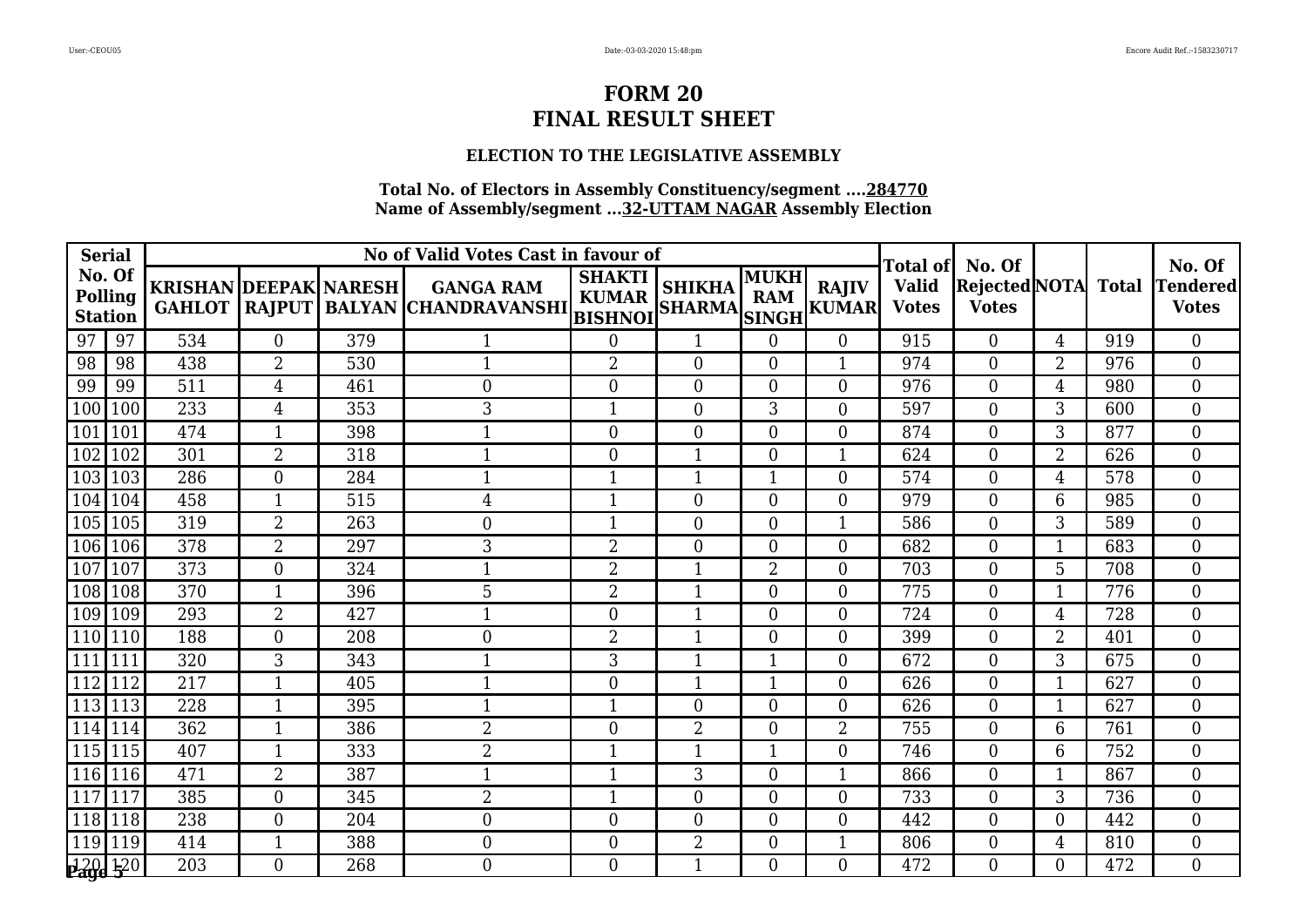## **ELECTION TO THE LEGISLATIVE ASSEMBLY**

| <b>Serial</b>                       |                              |                  |     | No of Valid Votes Cast in favour of                                 |                               |                                |                    |                              | <b>Total of</b>              | No. Of                         |                |              | No. Of                          |
|-------------------------------------|------------------------------|------------------|-----|---------------------------------------------------------------------|-------------------------------|--------------------------------|--------------------|------------------------------|------------------------------|--------------------------------|----------------|--------------|---------------------------------|
| No. Of<br>Polling<br><b>Station</b> | <b>KRISHAN DEEPAK NARESH</b> |                  |     | <b>GANGA RAM</b><br>GAHLOT  RAJPUT   BALYAN  CHANDRAVANSHI   RUPLAN | <b>SHAKTI</b><br><b>KUMAR</b> | <b>SHIKHA</b><br><b>SHARMA</b> | MUKH<br><b>RAM</b> | <b>RAJIV</b><br>SINGH KUMARI | <b>Valid</b><br><b>Votes</b> | Rejected NOTA <br><b>Votes</b> |                | <b>Total</b> | <b>Tendered</b><br><b>Votes</b> |
| 121 121                             | 249                          | $\boldsymbol{0}$ | 223 |                                                                     | $\overline{2}$                | 1                              | $\Omega$           | $\overline{0}$               | 476                          | $\overline{0}$                 | $\mathbf{1}$   | 477          | $\boldsymbol{0}$                |
| 122<br>122                          | 388                          | $\mathbf{1}$     | 413 | 3                                                                   | $\overline{4}$                | $\overline{0}$                 | $\theta$           | $\overline{0}$               | 809                          | $\overline{0}$                 | $\overline{0}$ | 809          | $\overline{0}$                  |
| 123<br>123                          | 451                          | 8                | 476 | $\overline{2}$                                                      | $\overline{2}$                | 1                              |                    | $\overline{2}$               | 943                          | $\Omega$                       | 7              | 950          | $\overline{0}$                  |
| 124<br>124                          | 396                          | $\overline{2}$   | 330 | 1                                                                   | 3                             | $\overline{0}$                 | $\Omega$           | $\mathbf{1}$                 | 733                          | $\Omega$                       | 5              | 738          | $\overline{0}$                  |
| 125<br>125                          | 181                          | $\overline{2}$   | 418 | $\mathbf 1$                                                         | $\overline{0}$                | $\overline{2}$                 | $\Omega$           | $\mathbf{1}$                 | 605                          | $\theta$                       | 4              | 609          | $\overline{0}$                  |
| 126<br>126                          | 302                          | $\overline{2}$   | 299 | $\overline{0}$                                                      | $\overline{0}$                | $\overline{0}$                 |                    | $\mathbf{1}$                 | 605                          | $\theta$                       | 4              | 609          | $\overline{0}$                  |
| 127<br>127                          | 182                          | $\overline{0}$   | 216 | $\mathbf 1$                                                         | $\overline{0}$                | $\overline{0}$                 | $\overline{2}$     | $\overline{2}$               | 403                          | $\theta$                       | 5              | 408          | $\theta$                        |
| 128<br>128                          | 294                          | $\overline{0}$   | 334 | $\overline{2}$                                                      | $\overline{2}$                | 1                              | $\overline{2}$     | 1                            | 636                          | $\overline{0}$                 | 7              | 643          | $\overline{0}$                  |
| 129<br>129                          | 364                          | 3                | 338 | $\mathbf{0}$                                                        | $\boldsymbol{0}$              | $\overline{0}$                 | 1                  | $\overline{0}$               | 706                          | $\overline{0}$                 | 3              | 709          | $\boldsymbol{0}$                |
| 130 130                             | 192                          | $\mathbf{1}$     | 163 | $\boldsymbol{0}$                                                    | $\boldsymbol{0}$              | $\overline{0}$                 | $\overline{0}$     | $\mathbf{1}$                 | 357                          | $\Omega$                       | 3              | 360          | $\overline{0}$                  |
| 131<br>131                          | 298                          | $\overline{0}$   | 374 | $\mathbf 1$                                                         | $\mathbf{1}$                  | $\boldsymbol{0}$               | $\overline{0}$     | 1                            | 675                          | $\overline{0}$                 | 1              | 676          | $\overline{0}$                  |
| 132<br>132                          | 476                          | $\mathbf{1}$     | 541 | $\overline{0}$                                                      | $\mathbf{1}$                  | $\overline{2}$                 | $\Omega$           | $\overline{0}$               | 1021                         | $\overline{0}$                 | 3              | 1024         | $\overline{0}$                  |
| 133 133                             | 191                          | 3                | 243 | 3                                                                   | $\mathbf{1}$                  | $\Omega$                       | $\Omega$           | $\mathbf{1}$                 | 442                          | $\theta$                       | 5              | 447          | $\Omega$                        |
| 134 134                             | 377                          | $\mathbf{1}$     | 430 | $\mathbf{1}$                                                        | $\overline{0}$                | $\overline{0}$                 |                    | $\Omega$                     | 810                          | $\theta$                       | 5              | 815          | $\Omega$                        |
| 135 135                             | 317                          | 3                | 379 | 5                                                                   | $\overline{2}$                | $\overline{0}$                 | $\theta$           | $\mathbf{1}$                 | 707                          | $\overline{0}$                 | 3              | 710          | $\overline{0}$                  |
| 136 136                             | 294                          | $\overline{0}$   | 422 | 1                                                                   | $\mathbf{1}$                  | $\overline{0}$                 | $\Omega$           | $\overline{2}$               | 720                          | $\theta$                       | 3              | 723          | $\overline{0}$                  |
| 137<br>137                          | 380                          | $\overline{0}$   | 378 | $\mathbf{0}$                                                        | $\boldsymbol{0}$              | 1                              | $\Omega$           | $\overline{0}$               | 759                          | $\theta$                       | 6              | 765          | $\overline{0}$                  |
| 138 138                             | 402                          | 1                | 424 | $\mathbf 1$                                                         | $\overline{2}$                | $\overline{2}$                 | 1                  | $\Omega$                     | 833                          | $\theta$                       | 14             | 847          | $\overline{0}$                  |
| 139 139                             | 262                          | $\overline{2}$   | 336 | $\overline{2}$                                                      | 3                             | $\overline{0}$                 |                    | $\overline{0}$               | 606                          | $\overline{0}$                 | 6              | 612          | $\overline{0}$                  |
| 140<br>140                          | 308                          | $\boldsymbol{0}$ | 322 | $\overline{2}$                                                      | $\overline{2}$                | $\overline{2}$                 | $\theta$           | $\overline{0}$               | 636                          | $\overline{0}$                 | 4              | 640          | $\boldsymbol{0}$                |
| 141<br>141                          | 295                          | $\overline{2}$   | 412 | $\overline{2}$                                                      | $\mathbf{1}$                  | $\overline{0}$                 | 1                  | $\overline{2}$               | 715                          | $\theta$                       | 1              | 716          | $\overline{0}$                  |
| 142<br>142                          | 291                          | 1                | 396 | $\overline{2}$                                                      | 3                             | $\overline{0}$                 | $\Omega$           | $\overline{0}$               | 693                          | $\theta$                       | 1              | 694          | $\overline{0}$                  |
| 143<br>143                          | 195                          | 4                | 346 | $\mathbf{1}$                                                        | $\mathbf{1}$                  | $\overline{2}$                 | $\mathbf{1}$       | $\overline{0}$               | 550                          | $\overline{0}$                 | 2              | 552          | $\overline{0}$                  |
| <b>Page 644</b>                     | 257                          | $\Omega$         | 340 | $\theta$                                                            | $\Omega$                      | $\Omega$                       | 0                  | 1                            | 598                          | $\Omega$                       | $\overline{2}$ | 600          | $\Omega$                        |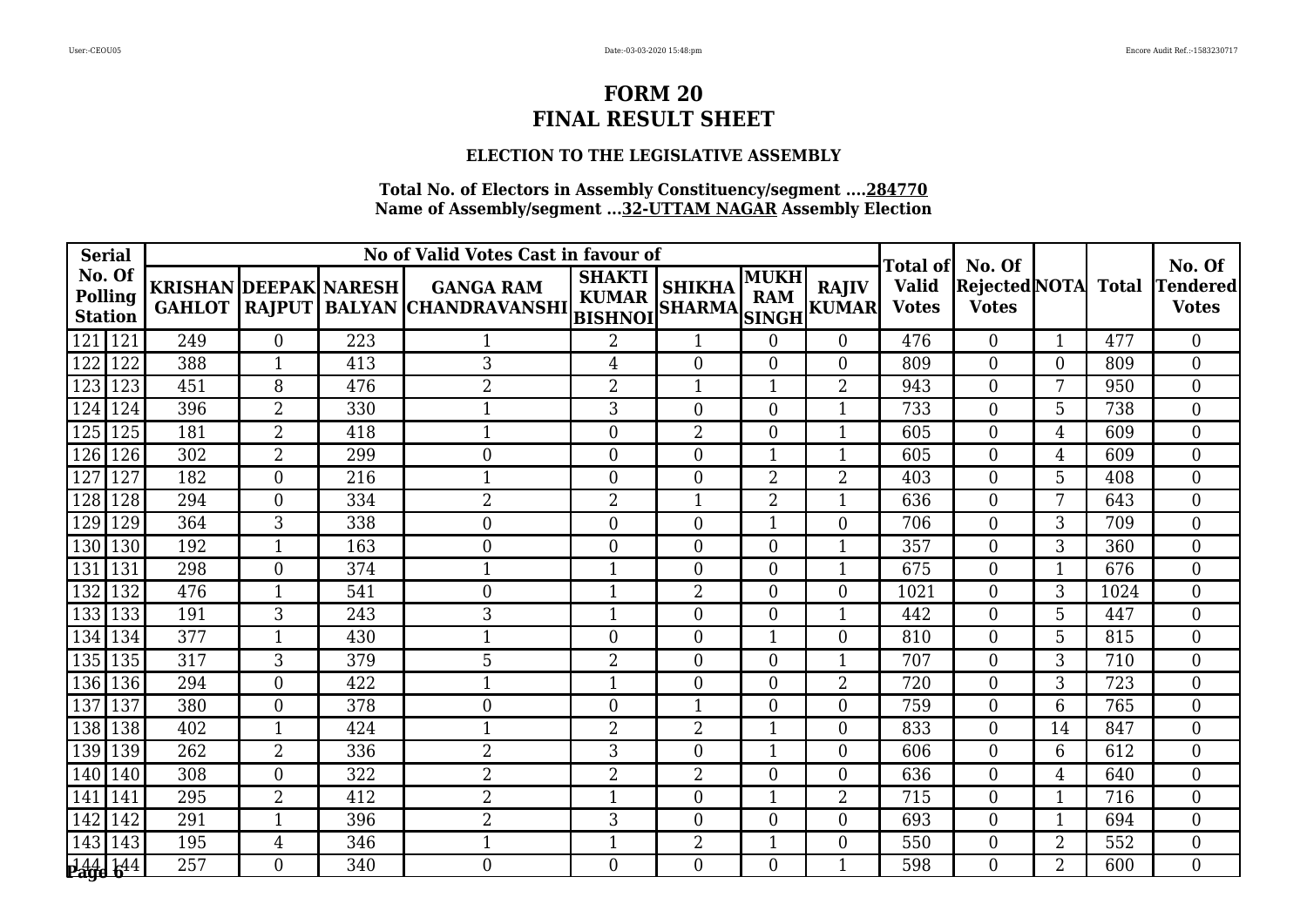## **ELECTION TO THE LEGISLATIVE ASSEMBLY**

| <b>Serial</b>                       |                                               |                |     | No of Valid Votes Cast in favour of                     |                               |                                |                           |                              | Total of                     | No. Of                         |                |              | No. Of                          |
|-------------------------------------|-----------------------------------------------|----------------|-----|---------------------------------------------------------|-------------------------------|--------------------------------|---------------------------|------------------------------|------------------------------|--------------------------------|----------------|--------------|---------------------------------|
| No. Of<br>Polling<br><b>Station</b> | <b>KRISHAN DEEPAK NARESH</b><br><b>GAHLOT</b> |                |     | <b>GANGA RAM</b><br>RAJPUT BALYAN CHANDRAVANSHI BISHNOI | <b>SHAKTI</b><br><b>KUMAR</b> | <b>SHIKHA</b><br><b>SHARMA</b> | <b>MUKH</b><br><b>RAM</b> | <b>RAJIV</b><br>SINGH KUMARI | <b>Valid</b><br><b>Votes</b> | Rejected NOTA <br><b>Votes</b> |                | <b>Total</b> | <b>Tendered</b><br><b>Votes</b> |
| 145   145                           | 282                                           | 3              | 381 |                                                         | 3                             | $\overline{0}$                 |                           | $\overline{0}$               | 671                          | $\overline{0}$                 | $\overline{2}$ | 673          | $\overline{0}$                  |
| 146 146                             | 272                                           | 3              | 331 | $\mathbf{1}$                                            | $\overline{2}$                | $\mathbf{1}$                   | $\theta$                  | $\Omega$                     | 610                          | $\overline{0}$                 | $\mathbf{1}$   | 611          | $\overline{0}$                  |
| $\overline{147}$<br>147             | 366                                           | 5              | 474 | $\overline{2}$                                          | $\overline{2}$                | 3                              |                           | 4                            | 857                          | $\overline{0}$                 | 6              | 863          | $\mathbf 1$                     |
| 148 148                             | 331                                           | 4              | 497 | $\overline{2}$                                          | 3                             | $\overline{2}$                 |                           | $\overline{0}$               | 840                          | $\overline{0}$                 | 12             | 852          | $\boldsymbol{0}$                |
| 149 149                             | 409                                           | $\overline{0}$ | 533 | $\overline{2}$                                          | $\overline{2}$                | 3                              | $\overline{0}$            | $\mathbf{1}$                 | 950                          | $\overline{0}$                 | 3              | 953          | $\mathbf{1}$                    |
| 150<br>150                          | 141                                           | $\overline{0}$ | 198 | $\overline{0}$                                          | $\overline{2}$                | $\overline{0}$                 | $\Omega$                  | $\theta$                     | 341                          | $\theta$                       | $\overline{2}$ | 343          | $\overline{0}$                  |
| 151<br>151                          | 409                                           | $\overline{3}$ | 483 | $\overline{2}$                                          | $\mathbf{1}$                  | $\overline{0}$                 | 1                         | $\Omega$                     | 899                          | $\theta$                       | $\overline{4}$ | 903          | $\overline{0}$                  |
| 152<br>152                          | 301                                           | $\overline{0}$ | 474 | $\overline{4}$                                          | $\mathbf{1}$                  | $\overline{0}$                 | $\overline{2}$            | $\theta$                     | 782                          | $\theta$                       | 6              | 788          | $\overline{0}$                  |
| 153<br>153                          | 277                                           | $\mathbf{1}$   | 390 | 1                                                       | $\overline{0}$                | $\mathbf{1}$                   | $\Omega$                  | $\overline{0}$               | 670                          | $\theta$                       | 6              | 676          | $\overline{0}$                  |
| 154<br>154                          | 340                                           | 1              | 454 | $\overline{2}$                                          | $\mathbf{1}$                  | 1                              | 1                         | $\Omega$                     | 800                          | $\Omega$                       | 6              | 806          | $\theta$                        |
| 155 155                             | 242                                           | 3              | 415 | $\mathbf{0}$                                            | $\mathbf{0}$                  | $\boldsymbol{0}$               |                           | $\Omega$                     | 661                          | $\overline{0}$                 | 2              | 663          | $\overline{0}$                  |
| 156 156                             | 311                                           | $\mathbf{1}$   | 365 | $\mathbf{0}$                                            | $\mathbf{1}$                  | 1                              | 0                         | $\overline{0}$               | 679                          | $\overline{0}$                 | $\overline{2}$ | 681          | $\overline{0}$                  |
| 157<br>157                          | 190                                           | $\theta$       | 256 | $\mathbf 1$                                             | $\overline{2}$                | $\overline{0}$                 | $\Omega$                  | $\theta$                     | 449                          | $\theta$                       | $\mathbf{1}$   | 450          | $\overline{0}$                  |
| 158 158                             | 281                                           | 6              | 389 | $\mathbf 1$                                             | $\overline{2}$                | $\overline{0}$                 | $\Omega$                  | $\overline{0}$               | 679                          | $\theta$                       | 4              | 683          | $\overline{0}$                  |
| 159 159                             | 454                                           | 5              | 491 | $\mathbf 1$                                             | $\mathbf{1}$                  | 1                              | $\overline{0}$            | $\overline{0}$               | 953                          | $\overline{0}$                 | 3              | 956          | $\boldsymbol{0}$                |
| 160 160                             | 446                                           | $\mathbf{1}$   | 452 | 7                                                       | 5                             | $\overline{2}$                 | $\Omega$                  | $\Omega$                     | 913                          | $\Omega$                       | 6              | 919          | $\overline{0}$                  |
| 161<br>161                          | 389                                           | 4              | 424 | $\overline{2}$                                          | $\mathbf{0}$                  | 1                              |                           | $\mathbf{1}$                 | 822                          | $\overline{0}$                 | $\overline{2}$ | 824          | $\overline{0}$                  |
| 162<br>162                          | 252                                           | $\mathbf{1}$   | 283 | $\overline{2}$                                          | 3                             | $\mathbf{1}$                   | $\theta$                  | $\theta$                     | 542                          | $\overline{0}$                 | 4              | 546          | $\overline{0}$                  |
| 163<br>163                          | 438                                           | 26             | 559 | $\boldsymbol{0}$                                        | $\mathbf{1}$                  | $\overline{2}$                 | 2                         | $\mathbf 1$                  | 1029                         | $\overline{0}$                 | 6              | 1035         | $\overline{0}$                  |
| 164<br>164                          | 341                                           | 5              | 495 | 6                                                       | 7                             | $\overline{4}$                 |                           | $\theta$                     | 859                          | $\theta$                       | $\overline{2}$ | 861          | $\overline{0}$                  |
| 165 165                             | 271                                           | 8              | 376 | $\overline{2}$                                          | 6                             | $\overline{0}$                 | $\Omega$                  | $\overline{2}$               | 665                          | $\theta$                       | $\mathbf{1}$   | 666          | $\theta$                        |
| 166 166                             | 420                                           | 15             | 586 | 4                                                       | $\overline{2}$                | 3                              | 4                         | 1                            | 1035                         | $\theta$                       | 8              | 1043         | $\overline{0}$                  |
| 167<br>167                          | 396                                           | $\overline{2}$ | 490 | $\overline{4}$                                          | $\overline{4}$                | $\overline{0}$                 | $\Omega$                  | $\overline{0}$               | 896                          | $\theta$                       | 4              | 900          | $\overline{0}$                  |
| <b>168 168</b>                      | 162                                           | 3              | 218 | $\mathbf 1$                                             | $\mathbf{1}$                  | $\Omega$                       | 0                         | $\Omega$                     | 385                          | 0                              | 1              | 386          | $\Omega$                        |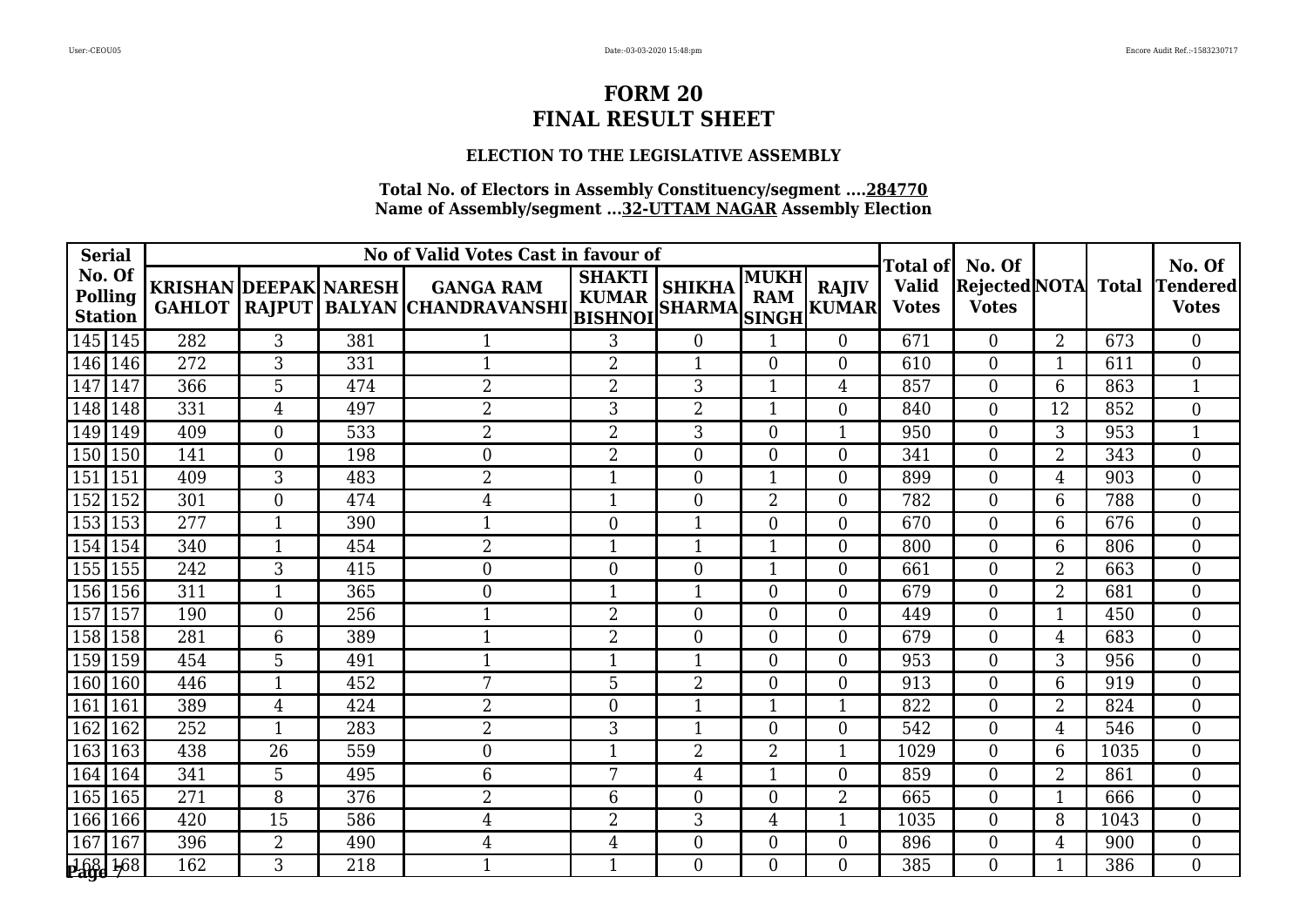## **ELECTION TO THE LEGISLATIVE ASSEMBLY**

| <b>Serial</b>                       |                              |                  |     | No of Valid Votes Cast in favour of                                 |                               |                                |                    |                              | <b>Total of</b>              | No. Of                         |                |              | No. Of                   |
|-------------------------------------|------------------------------|------------------|-----|---------------------------------------------------------------------|-------------------------------|--------------------------------|--------------------|------------------------------|------------------------------|--------------------------------|----------------|--------------|--------------------------|
| No. Of<br>Polling<br><b>Station</b> | <b>KRISHAN DEEPAK NARESH</b> |                  |     | <b>GANGA RAM</b><br>GAHLOT  RAJPUT   BALYAN  CHANDRAVANSHI   RUPLAN | <b>SHAKTI</b><br><b>KUMAR</b> | <b>SHIKHA</b><br><b>SHARMA</b> | MUKH<br><b>RAM</b> | <b>RAJIV</b><br>SINGH KUMARI | <b>Valid</b><br><b>Votes</b> | Rejected NOTA <br><b>Votes</b> |                | <b>Total</b> | Tendered<br><b>Votes</b> |
| 169 169                             | 364                          | $\boldsymbol{0}$ | 513 |                                                                     | $\overline{2}$                | $\overline{0}$                 | $\Omega$           | $\overline{0}$               | 880                          | $\overline{0}$                 | 8              | 888          | $\boldsymbol{0}$         |
| 170 170                             | 372                          | $\mathbf{1}$     | 559 | $\overline{2}$                                                      | $\overline{2}$                | $\overline{0}$                 | 1                  | $\overline{0}$               | 937                          | $\overline{0}$                 | 9              | 946          | $\overline{0}$           |
| 171<br>171                          | 254                          | $\mathbf{1}$     | 325 | $\overline{0}$                                                      | $\overline{4}$                | 1                              | $\Omega$           | $\Omega$                     | 585                          | $\Omega$                       | 1              | 586          | $\overline{0}$           |
| 172<br>172                          | 241                          | $\overline{3}$   | 343 | 3                                                                   | $\mathbf{1}$                  | $\overline{2}$                 | $\Omega$           | $\Omega$                     | 593                          | $\Omega$                       | 3              | 596          | $\overline{0}$           |
| 173<br>173                          | 259                          | $\overline{2}$   | 310 | 3                                                                   | 3                             | $\overline{0}$                 | $\Omega$           | 1                            | 578                          | $\theta$                       | 6              | 584          | $\overline{0}$           |
| 174<br>174                          | 362                          | $\overline{2}$   | 523 | $\theta$                                                            | $\mathbf{1}$                  | $\overline{2}$                 | $\Omega$           | $\Omega$                     | 890                          | $\theta$                       | 1              | 891          | $\overline{0}$           |
| 175 175                             | 404                          | $\overline{2}$   | 453 | 3                                                                   | $\mathbf{1}$                  | $\overline{0}$                 | $\Omega$           | $\Omega$                     | 863                          | $\theta$                       | 3              | 866          | $\theta$                 |
| 176 176                             | 282                          | $\overline{0}$   | 353 | 3                                                                   | $\mathbf{0}$                  | $\overline{0}$                 | 0                  | $\overline{0}$               | 638                          | $\overline{0}$                 | 6              | 644          | $\overline{0}$           |
| <sup>177</sup><br>177               | 297                          | $\overline{0}$   | 433 | 1                                                                   | $\boldsymbol{0}$              | 1                              | $\Omega$           | $\overline{0}$               | 732                          | $\overline{0}$                 | 4              | 736          | $\boldsymbol{0}$         |
| 178 178                             | 394                          | $\mathbf{1}$     | 482 | $\mathbf{1}$                                                        | 3                             | $\overline{0}$                 | $\mathbf 1$        | $\overline{0}$               | 882                          | $\Omega$                       | 4              | 886          | $\overline{0}$           |
| 179 179                             | 338                          | $\boldsymbol{0}$ | 332 | $\overline{2}$                                                      | $\mathbf{0}$                  | $\boldsymbol{0}$               |                    | 1                            | 674                          | $\overline{0}$                 | 1              | 675          | $\overline{0}$           |
| 180 180                             | 274                          | $\overline{3}$   | 340 | $\mathbf{1}$                                                        | $\mathbf{1}$                  | $\overline{0}$                 | $\overline{0}$     | $\mathbf{1}$                 | 620                          | $\overline{0}$                 | 4              | 624          | $\overline{0}$           |
| 181<br>181                          | 278                          | $\mathbf{1}$     | 280 | $\mathbf{1}$                                                        | $\mathbf{1}$                  | $\Omega$                       | $\Omega$           | $\Omega$                     | 561                          | $\Omega$                       | 7              | 568          | $\Omega$                 |
| 182<br>182                          | 364                          | $\Omega$         | 336 | $\overline{2}$                                                      | 3                             | $\overline{0}$                 |                    | $\theta$                     | 706                          | $\theta$                       | 1              | 707          | $\Omega$                 |
| 183<br>183                          | 267                          | $\mathbf{1}$     | 300 | $\mathbf 1$                                                         | 3                             | 1                              | $\theta$           | $\overline{0}$               | 573                          | $\overline{0}$                 | $\overline{2}$ | 575          | $\overline{0}$           |
| 184<br>184                          | 283                          | 1                | 277 | $\overline{2}$                                                      | $\overline{2}$                | $\overline{0}$                 | 1                  | $\theta$                     | 566                          | $\theta$                       | $\mathbf{1}$   | 567          | $\overline{0}$           |
| 185 185                             | 372                          | $\overline{2}$   | 341 | $\mathbf{0}$                                                        | $\mathbf{1}$                  | 3                              | 1                  | $\theta$                     | 720                          | $\theta$                       | 4              | 724          | $\overline{0}$           |
| 186 186                             | 286                          | 3                | 413 | $\overline{0}$                                                      | $\overline{4}$                | $\overline{2}$                 | $\Omega$           | 1                            | 709                          | $\theta$                       | 5              | 714          | $\theta$                 |
| 187<br>187                          | 163                          | 3                | 278 | $\overline{2}$                                                      | $\overline{2}$                | 1                              | $\Omega$           | $\mathbf{1}$                 | 450                          | $\overline{0}$                 | 2              | 452          | $\overline{0}$           |
| 188<br>188                          | 342                          | 12               | 531 | $\overline{2}$                                                      | $\overline{2}$                | 1                              | $\Omega$           | $\overline{0}$               | 890                          | $\Omega$                       | $5\phantom{.}$ | 895          | $\boldsymbol{0}$         |
| 189 189                             | 184                          | $\mathbf{1}$     | 298 | $\mathbf{1}$                                                        | $\mathbf{1}$                  | $\overline{0}$                 | $\Omega$           | $\overline{0}$               | 485                          | $\Omega$                       | $\Omega$       | 485          | $\overline{0}$           |
| 190<br>190                          | 202                          | 5                | 321 | -1                                                                  | $\overline{0}$                | $\overline{0}$                 | $\Omega$           | $\Omega$                     | 529                          | $\theta$                       | 5              | 534          | $\overline{0}$           |
| 191<br>191                          | 235                          | 5                | 360 | $\overline{2}$                                                      | $\boldsymbol{0}$              | $\overline{0}$                 | $\mathbf{1}$       | $\overline{0}$               | 603                          | $\overline{0}$                 | $\Omega$       | 603          | $\overline{0}$           |
| 192 192                             | 377                          | 8                | 480 | $\theta$                                                            | $\overline{2}$                | 3                              | 0                  | $\Omega$                     | 870                          | 0                              | 5              | 875          | $\Omega$                 |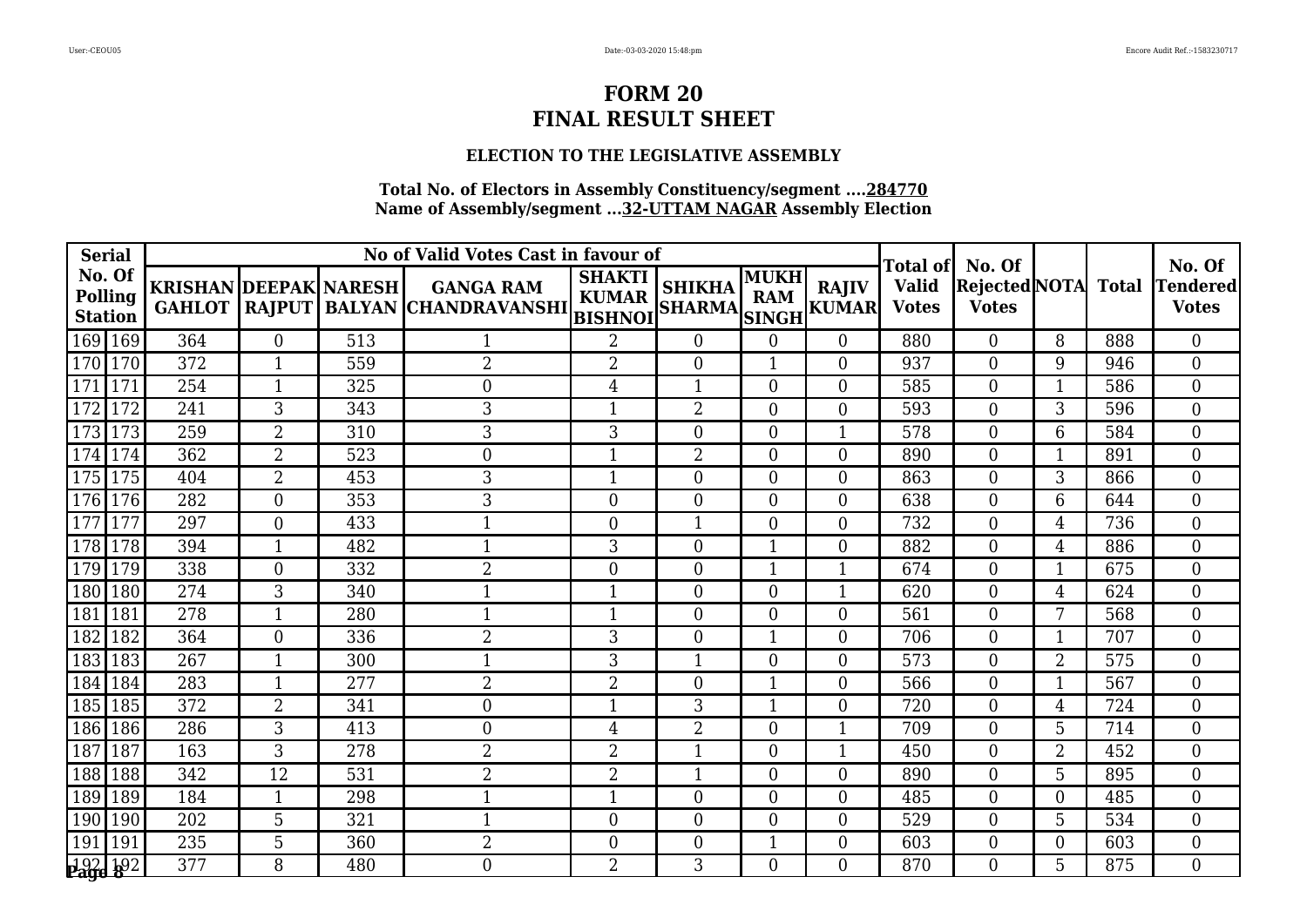## **ELECTION TO THE LEGISLATIVE ASSEMBLY**

| <b>Serial</b>                       |     |                |                              | No of Valid Votes Cast in favour of                                 |                               |                                |                    |                             | <b>Total of</b>              | No. Of                         |                |              | No. Of                          |
|-------------------------------------|-----|----------------|------------------------------|---------------------------------------------------------------------|-------------------------------|--------------------------------|--------------------|-----------------------------|------------------------------|--------------------------------|----------------|--------------|---------------------------------|
| No. Of<br>Polling<br><b>Station</b> |     |                | <b>KRISHAN DEEPAK NARESH</b> | <b>GANGA RAM</b><br>GAHLOT  RAJPUT   BALYAN  CHANDRAVANSHI   RUPLAN | <b>SHAKTI</b><br><b>KUMAR</b> | <b>SHIKHA</b><br><b>SHARMA</b> | MUKH<br><b>RAM</b> | <b>RAJIV</b><br>SINGH KUMAR | <b>Valid</b><br><b>Votes</b> | Rejected NOTA <br><b>Votes</b> |                | <b>Total</b> | <b>Tendered</b><br><b>Votes</b> |
| 193 193                             | 289 | 31             | 473                          |                                                                     | 3                             | 1                              |                    | $\overline{0}$              | 799                          | $\overline{0}$                 | 1              | 800          | $\overline{0}$                  |
| 194 194                             | 337 | 8              | 377                          | $\overline{2}$                                                      | 3                             | $\overline{2}$                 | $\theta$           | $\overline{0}$              | 729                          | $\overline{0}$                 | 7              | 736          | $\overline{0}$                  |
| 195<br>195                          | 227 | 13             | 291                          | $\mathbf{1}$                                                        | $\mathbf{1}$                  | 1                              | $\Omega$           | $\Omega$                    | 534                          | $\Omega$                       | $\overline{2}$ | 536          | $\overline{0}$                  |
| 196 196                             | 285 | 9              | 400                          | 6                                                                   | 7                             | $\overline{2}$                 | 3                  | 3                           | 715                          | $\Omega$                       | $\overline{2}$ | 717          | $\overline{0}$                  |
| 197<br>197                          | 187 | 12             | 333                          | $\overline{0}$                                                      | $\overline{2}$                | 1                              |                    | 1                           | 537                          | $\theta$                       | 5              | 542          | $\overline{0}$                  |
| 198 198                             | 237 | 8              | 339                          | $\overline{2}$                                                      | $\overline{0}$                | 1                              |                    | $\theta$                    | 588                          | $\theta$                       | 3              | 591          | $\overline{0}$                  |
| 199 199                             | 246 | $\overline{0}$ | 373                          | $\overline{0}$                                                      | $\mathbf{1}$                  | $\overline{2}$                 | 0                  | $\mathbf{1}$                | 623                          | $\theta$                       | 3              | 626          | $\theta$                        |
| 200 200                             | 224 | $\overline{0}$ | 249                          | $\overline{2}$                                                      | 1                             | $\overline{0}$                 | 0                  | $\theta$                    | 476                          | $\overline{0}$                 | 1              | 477          | $\overline{0}$                  |
| 201<br>201                          | 294 | $\overline{2}$ | 417                          | 1                                                                   | 5                             | $\overline{0}$                 | $\Omega$           | $\overline{0}$              | 719                          | $\overline{0}$                 | 4              | 723          | $\boldsymbol{0}$                |
| 202<br>202                          | 375 | $\overline{0}$ | 539                          | 3                                                                   | 3                             | 3                              | $\mathbf 1$        | $\mathbf{1}$                | 925                          | $\Omega$                       | $\overline{2}$ | 927          | $\overline{0}$                  |
| 203 203                             | 381 | $\overline{2}$ | 549                          | 5                                                                   | 4                             | 5                              |                    | $\overline{0}$              | 947                          | $\overline{0}$                 | $\overline{2}$ | 949          | $\overline{0}$                  |
| 204<br>204                          | 200 | 30             | 387                          | $\overline{2}$                                                      | $\overline{2}$                | $\overline{0}$                 | $\overline{2}$     | $\overline{0}$              | 623                          | $\overline{0}$                 | 1              | 624          | $\overline{0}$                  |
| 205 205                             | 236 | 17             | 452                          | $\mathbf{1}$                                                        | 5                             | $\mathbf{1}$                   | 1                  | $\Omega$                    | 713                          | $\Omega$                       | $\overline{2}$ | 715          | $\Omega$                        |
| 206 206                             | 309 | 28             | 547                          | $\overline{2}$                                                      | 10                            | $\overline{2}$                 |                    | $\theta$                    | 899                          | $\theta$                       | 5              | 904          | $\Omega$                        |
| 207<br>207                          | 189 | 12             | 410                          | $\overline{4}$                                                      | $\mathbf{1}$                  | 1                              | 5                  | $\overline{0}$              | 622                          | $\Omega$                       | $\overline{2}$ | 624          | $\overline{0}$                  |
| 208 208                             | 259 | 13             | 398                          | 5                                                                   | 12                            | $\overline{2}$                 | 1                  | $\theta$                    | 690                          | $\theta$                       | 5              | 695          | $\overline{0}$                  |
| 209 209                             | 151 | 7              | 262                          | $\mathbf{0}$                                                        | $\overline{0}$                | $\overline{0}$                 | $\Omega$           | $\theta$                    | 420                          | $\theta$                       | 1              | 421          | $\overline{0}$                  |
| 210 210                             | 200 | 22             | 484                          | 3                                                                   | $\overline{2}$                | 1                              | $\Omega$           | $\overline{2}$              | 714                          | $\theta$                       | 1              | 715          | $\theta$                        |
| 211<br>211                          | 231 | 9              | 262                          | 3                                                                   | $\boldsymbol{0}$              | 1                              |                    | $\overline{0}$              | 507                          | $\Omega$                       | $\Omega$       | 507          | $\overline{0}$                  |
| 212<br>212                          | 254 | 9              | 359                          | $\mathbf{1}$                                                        | $\boldsymbol{0}$              | 1                              |                    | $\overline{0}$              | 625                          | $\Omega$                       | 4              | 629          | $\boldsymbol{0}$                |
| 213 213                             | 233 | 10             | 356                          | $\overline{2}$                                                      | 3                             | $\overline{0}$                 | $\overline{2}$     | $\mathbf{1}$                | 607                          | $\Omega$                       | 3              | 610          | $\overline{0}$                  |
| $214$ 214                           | 250 | 8              | 375                          | 3                                                                   | $\overline{2}$                | $\Omega$                       | 3                  | $\Omega$                    | 641                          | $\theta$                       | $\overline{2}$ | 643          | $\overline{0}$                  |
| $215 \overline{215}$                | 159 | 11             | 270                          | $\mathbf{1}$                                                        | $\mathbf{1}$                  | $\mathbf{1}$                   | 2                  | $\overline{2}$              | 447                          | $\theta$                       | $\Omega$       | 447          | $\overline{0}$                  |
| $216\overline{3}16$                 | 327 | 8              | 430                          | $\theta$                                                            | 5                             | 1                              | 3                  | $\mathbf{1}$                | 775                          | 0                              | $\overline{2}$ | 777          | $\Omega$                        |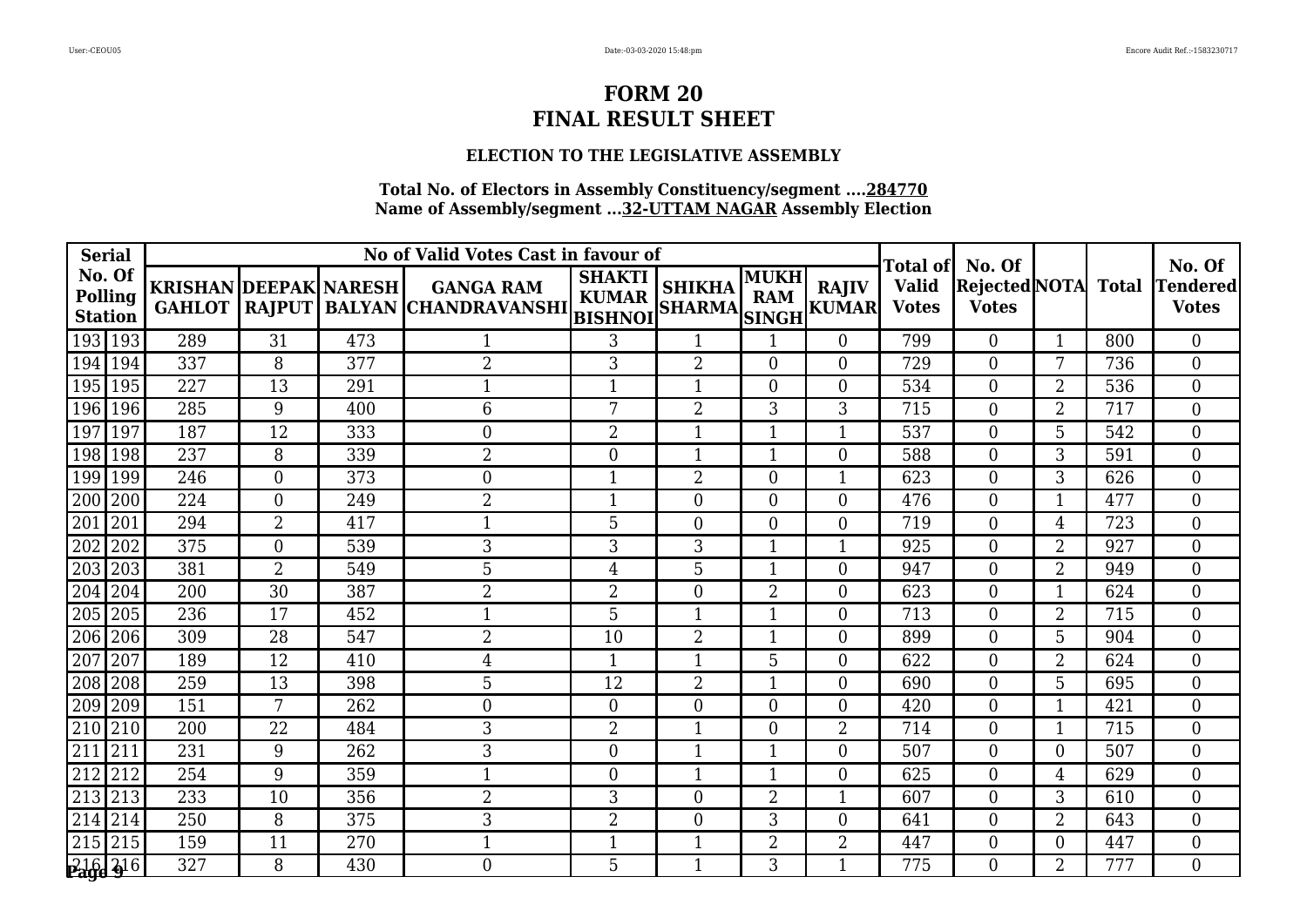## **ELECTION TO THE LEGISLATIVE ASSEMBLY**

|                | <b>Serial</b>     |                              |                |     | No of Valid Votes Cast in favour of                            |                               |                                |                    |                              | Total of                     | No. Of                               |                |              | No. Of                          |
|----------------|-------------------|------------------------------|----------------|-----|----------------------------------------------------------------|-------------------------------|--------------------------------|--------------------|------------------------------|------------------------------|--------------------------------------|----------------|--------------|---------------------------------|
| <b>Station</b> | No. Of<br>Polling | <b>KRISHAN DEEPAK NARESH</b> |                |     | <b>GANGA RAM</b><br>GAHLOT RAJPUT BALYAN CHANDRAVANSHI BISHNOI | <b>SHAKTI</b><br><b>KUMAR</b> | <b>SHIKHA</b><br><b>SHARMA</b> | MUKH<br><b>RAM</b> | <b>RAJIV</b><br>SINGH KUMARI | <b>Valid</b><br><b>Votes</b> | <b>Rejected NOTA</b><br><b>Votes</b> |                | <b>Total</b> | <b>Tendered</b><br><b>Votes</b> |
|                | 217 217           | 324                          | 1              | 223 | $\boldsymbol{0}$                                               | 7                             | $\overline{0}$                 | $\Omega$           | $\overline{0}$               | 555                          | $\overline{0}$                       | 5              | 560          | $\overline{0}$                  |
| 218 218        |                   | 266                          | 3              | 289 | $\theta$                                                       | 5                             | $\Omega$                       | 1                  | $\mathbf{1}$                 | 565                          | $\theta$                             | $\overline{2}$ | 567          | $\overline{0}$                  |
| 219 219        |                   | 343                          | 3              | 334 | 3                                                              | $\overline{4}$                | 1                              | $\Omega$           | $\mathbf{1}$                 | 689                          | $\theta$                             | 8              | 697          | $\overline{0}$                  |
|                | 220 220           | 309                          | $\overline{3}$ | 324 |                                                                | $\overline{5}$                | $\overline{0}$                 | $\theta$           | $\theta$                     | 642                          | $\theta$                             | $\overline{2}$ | 644          | $\overline{0}$                  |
| 221            | 221               | 377                          | $\overline{2}$ | 530 | $\mathbf 1$                                                    | $\overline{4}$                | 1                              |                    | $\overline{2}$               | 918                          | $\theta$                             | 3              | 921          | $\overline{0}$                  |
| 222            | 222               | 408                          | $\overline{2}$ | 443 | $\overline{2}$                                                 | 6                             | 1                              | $\Omega$           | 1                            | 863                          | $\theta$                             | $\overline{2}$ | 865          | $\overline{0}$                  |
| 223 223        |                   | 301                          | $\overline{2}$ | 304 | $\mathbf 1$                                                    | 3                             | $\boldsymbol{0}$               | $\Omega$           | 1                            | 612                          | $\overline{0}$                       | 1              | 613          | $\overline{0}$                  |
| 224            | 224               | 586                          | $\overline{2}$ | 424 | $\overline{2}$                                                 | $\mathbf{0}$                  | 3                              | $\overline{2}$     | $\overline{0}$               | 1019                         | $\overline{0}$                       | 7              | 1026         | $\overline{0}$                  |
| 225            | 225               | 248                          | $\overline{2}$ | 336 | 3                                                              | $\overline{0}$                | $\overline{0}$                 | $\overline{2}$     | $\Omega$                     | 591                          | $\theta$                             | 1              | 592          | $\Omega$                        |
| 226 226        |                   | 296                          | $\mathbf{1}$   | 252 | 1                                                              | $\overline{2}$                | $\overline{0}$                 |                    | $\Omega$                     | 553                          | $\theta$                             | 3              | 556          | $\overline{0}$                  |
| 227            | 227               | 285                          | 3              | 305 | 4                                                              | $\boldsymbol{0}$              | 1                              | $\overline{2}$     | $\theta$                     | 600                          | $\theta$                             | $\Omega$       | 600          | $\overline{0}$                  |
| 228            | 228               | 217                          | $\overline{2}$ | 259 | $\overline{0}$                                                 | $\mathbf{0}$                  | $\overline{0}$                 | $\Omega$           | $\mathbf{1}$                 | 479                          | $\Omega$                             | 4              | 483          | $\boldsymbol{0}$                |
| 229            | 229               | 173                          | $\overline{2}$ | 311 | $\overline{0}$                                                 | $\overline{2}$                | 1                              | $\Omega$           | $\overline{0}$               | 489                          | $\Omega$                             | $\overline{2}$ | 491          | $\overline{0}$                  |
| 230 230        |                   | 217                          | 6              | 282 | $\mathbf 1$                                                    | $\overline{0}$                | $\overline{0}$                 |                    | $\theta$                     | 507                          | $\theta$                             | $\overline{2}$ | 509          | $\overline{0}$                  |
| 231            | 231               | 256                          | 16             | 386 | 3                                                              | $\overline{2}$                | $\overline{0}$                 | 3                  | $\overline{0}$               | 666                          | $\overline{0}$                       | 5              | 671          | $\overline{0}$                  |
| 232            | 232               | 300                          | 5              | 286 | $\mathbf 1$                                                    | $\mathbf{1}$                  | $\overline{0}$                 |                    | $\theta$                     | 594                          | $\Omega$                             | $\overline{2}$ | 596          | $\overline{0}$                  |
| 233 233        |                   | 315                          | 10             | 395 | $\overline{4}$                                                 | $\mathbf{0}$                  | $\overline{0}$                 |                    | 3                            | 728                          | $\overline{0}$                       | 4              | 732          | $\overline{0}$                  |
| 234            | 234               | 356                          | $\overline{2}$ | 546 | 4                                                              | $\overline{0}$                | $\overline{2}$                 | $\overline{2}$     | $\overline{2}$               | 914                          | $\theta$                             | $\overline{2}$ | 916          | $\overline{0}$                  |
| 235 235        |                   | 231                          | 3              | 479 | 5                                                              | $\overline{4}$                | $\overline{0}$                 | 1                  | $\mathbf{1}$                 | 724                          | $\Omega$                             | 4              | 728          | $\overline{0}$                  |
|                | 236 236           | 209                          | 1              | 539 | $\mathbf 1$                                                    | $\overline{4}$                | $\overline{0}$                 | 2                  | 1                            | 757                          | $\overline{0}$                       | 3              | 760          | $\overline{0}$                  |
| 237            | 237               | 179                          | $\overline{0}$ | 490 | $\mathbf{0}$                                                   | $\mathbf{0}$                  | $\boldsymbol{0}$               |                    | $\overline{0}$               | 670                          | $\overline{0}$                       | 1              | 671          | $\boldsymbol{0}$                |
| 238 238        |                   | 209                          | 10             | 578 | 6                                                              | 3                             | 3                              | 3                  | 3                            | 815                          | $\Omega$                             | $\Omega$       | 815          | $\overline{0}$                  |
| 239 239        |                   | 283                          | 5              | 531 | 5                                                              | 3                             | $\overline{2}$                 | $\overline{2}$     | $\theta$                     | 831                          | $\theta$                             | 7              | 838          | $\overline{0}$                  |
|                | 240 240           | 93                           | 1              | 394 | $\mathbf 1$                                                    |                               | 2                              | 0                  | $\overline{0}$               | 492                          | 0                                    | 5              | 497          | $\overline{0}$                  |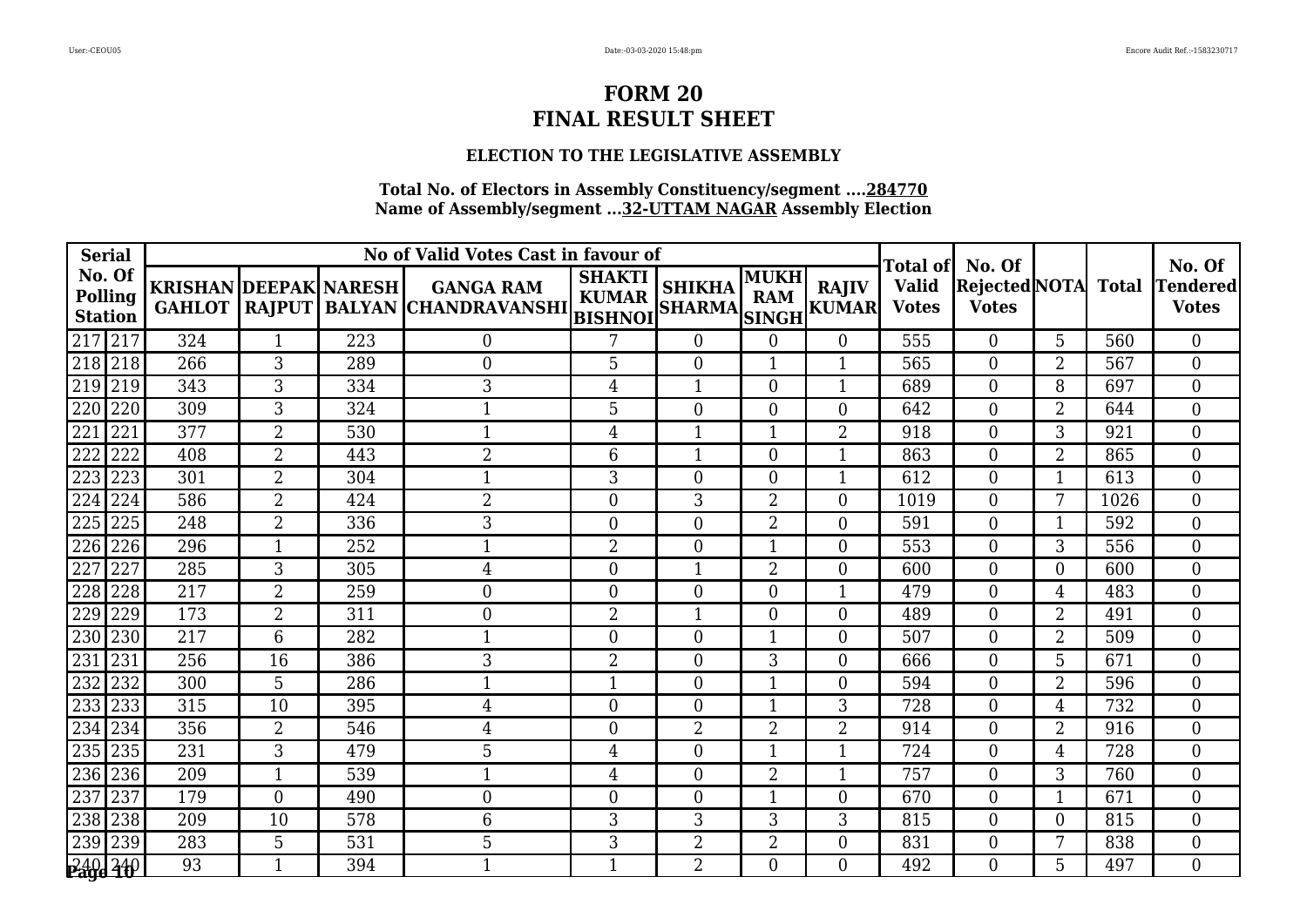## **ELECTION TO THE LEGISLATIVE ASSEMBLY**

| <b>Serial</b>                              |                              |                |       | No of Valid Votes Cast in favour of                            |                               |                               |                           |                              | Total of                     | No. Of                               |                |              | No. Of                   |
|--------------------------------------------|------------------------------|----------------|-------|----------------------------------------------------------------|-------------------------------|-------------------------------|---------------------------|------------------------------|------------------------------|--------------------------------------|----------------|--------------|--------------------------|
| No. Of<br>Polling<br><b>Station</b>        | <b>KRISHAN DEEPAK NARESH</b> |                |       | <b>GANGA RAM</b><br>GAHLOT RAJPUT BALYAN CHANDRAVANSHI BISHNOI | <b>SHAKTI</b><br><b>KUMAR</b> | <b>SHIKHA</b><br>SHARMA SINGH | <b>MUKH</b><br><b>RAM</b> | <b>RAJIV</b><br><b>KUMAR</b> | <b>Valid</b><br><b>Votes</b> | <b>Rejected</b> NOTA<br><b>Votes</b> |                | <b>Total</b> | Tendered<br><b>Votes</b> |
| $241$ 241                                  | 156                          |                | 365   | $\overline{2}$                                                 | $\overline{0}$                | $\overline{0}$                | $\overline{2}$            | $\overline{0}$               | 526                          | $\theta$                             | 1              | 527          | $\overline{0}$           |
| 242 242                                    | 301                          | $\overline{2}$ | 289   | $\boldsymbol{0}$                                               | $\boldsymbol{0}$              | 1                             | $\overline{2}$            | $\overline{0}$               | 595                          | $\overline{0}$                       | 6              | 601          | $\boldsymbol{0}$         |
| 243 243                                    | 471                          | 3              | 453   | $\mathbf 1$                                                    | $\overline{0}$                | $\overline{0}$                | 3                         | $\Omega$                     | 931                          | $\Omega$                             | 5              | 936          | $\overline{0}$           |
| 244 244                                    | 219                          | $\overline{0}$ | 182   | $\boldsymbol{0}$                                               | $\boldsymbol{0}$              | $\overline{0}$                | $\Omega$                  | $\Omega$                     | 401                          | $\theta$                             | 1              | 402          | $\overline{0}$           |
| 245 245                                    | 324                          | $\overline{2}$ | 357   | $\mathbf 1$                                                    | 8                             | 1                             |                           | $\mathbf{1}$                 | 695                          | $\theta$                             | $\overline{2}$ | 697          | $\overline{0}$           |
| 246 246                                    | 231                          | $\overline{2}$ | 396   | $\overline{2}$                                                 | $\overline{2}$                | 2                             | 0                         | $\overline{0}$               | 635                          | 0                                    | $\overline{2}$ | 637          | $\Omega$                 |
| 247 247                                    | 269                          |                | 156   | $\overline{0}$                                                 | $\overline{2}$                | $\overline{0}$                | 0                         | $\overline{0}$               | 428                          | $\theta$                             | 4              | 432          | $\overline{0}$           |
| 248 248                                    | 265                          | $\overline{2}$ | 193   | $\overline{0}$                                                 | $\mathbf{0}$                  |                               |                           | $\theta$                     | 462                          | $\overline{0}$                       |                | 463          | $\overline{0}$           |
| 249 249                                    | 251                          | 4              | 369   | $\mathbf 1$                                                    | $\mathbf{1}$                  | $\overline{0}$                | $\Omega$                  | $\overline{2}$               | 628                          | $\theta$                             | 7              | 635          | $\overline{0}$           |
| 250 250                                    | 125                          | $\theta$       | 261   | $\overline{0}$                                                 | $\mathbf{1}$                  | $\overline{0}$                | $\Omega$                  | $\theta$                     | 387                          | $\theta$                             | 1              | 388          | $\overline{0}$           |
| $251$   251                                | 298                          | $\overline{2}$ | 467   | $\overline{2}$                                                 | $\mathbf{1}$                  | $\overline{0}$                | $\Omega$                  | $\theta$                     | 770                          | $\theta$                             | 9              | 779          | $\overline{0}$           |
| 252 252                                    | 461                          | $\mathbf{1}$   | 308   | $\overline{2}$                                                 | $\mathbf{0}$                  | $\overline{0}$                | $\theta$                  | $\overline{0}$               | 772                          | $\overline{0}$                       | 5              | 777          | $\boldsymbol{0}$         |
| 253 253                                    | 399                          | $\overline{2}$ | 413   | $\mathbf 1$                                                    | $\mathbf{1}$                  | 1                             |                           | $\overline{0}$               | 818                          | $\overline{0}$                       | 4              | 822          | $\overline{0}$           |
| 254 254                                    | 240                          | 10             | 728   | 4                                                              | 7                             | 4                             | 0                         | 4                            | 997                          | $\theta$                             | 4              | 1001         | $\overline{0}$           |
| 255 255                                    | 217                          | 8              | 566   | $\overline{2}$                                                 | 1                             | $\overline{2}$                |                           | $\overline{2}$               | 799                          | $\Omega$                             | 4              | 803          | $\overline{0}$           |
| 256 256                                    | 248                          |                | 343   |                                                                | $\theta$                      | 1                             | $\overline{2}$            | $\theta$                     | 596                          | $\theta$                             | $\overline{2}$ | 598          | $\overline{0}$           |
| 257 257                                    | 311                          | 6              | 413   |                                                                | 3                             | 2                             | 0                         | $\overline{0}$               | 736                          | $\Omega$                             | 2              | 738          | $\overline{0}$           |
| 258 258                                    | 379                          | 5              | 470   | $\mathbf 1$                                                    | $\mathbf{1}$                  | 1                             | 3                         | -1                           | 861                          | $\theta$                             | $\overline{2}$ | 863          | $\overline{0}$           |
| 259 259                                    | 272                          | 4              | 369   | $\mathbf{0}$                                                   | $\boldsymbol{0}$              | $\overline{0}$                | 3                         | $\mathbf 1$                  | 649                          | $\theta$                             | $\Omega$       | 649          | $\overline{0}$           |
| <b>Total</b><br><b>EVM</b><br><b>Votes</b> | 79446                        | 866            | 99338 | 432                                                            | 372                           | 222                           | 196                       | <b>116</b>                   | 180988                       | $\mathbf{0}$                         | 832            | 181820       | 3                        |